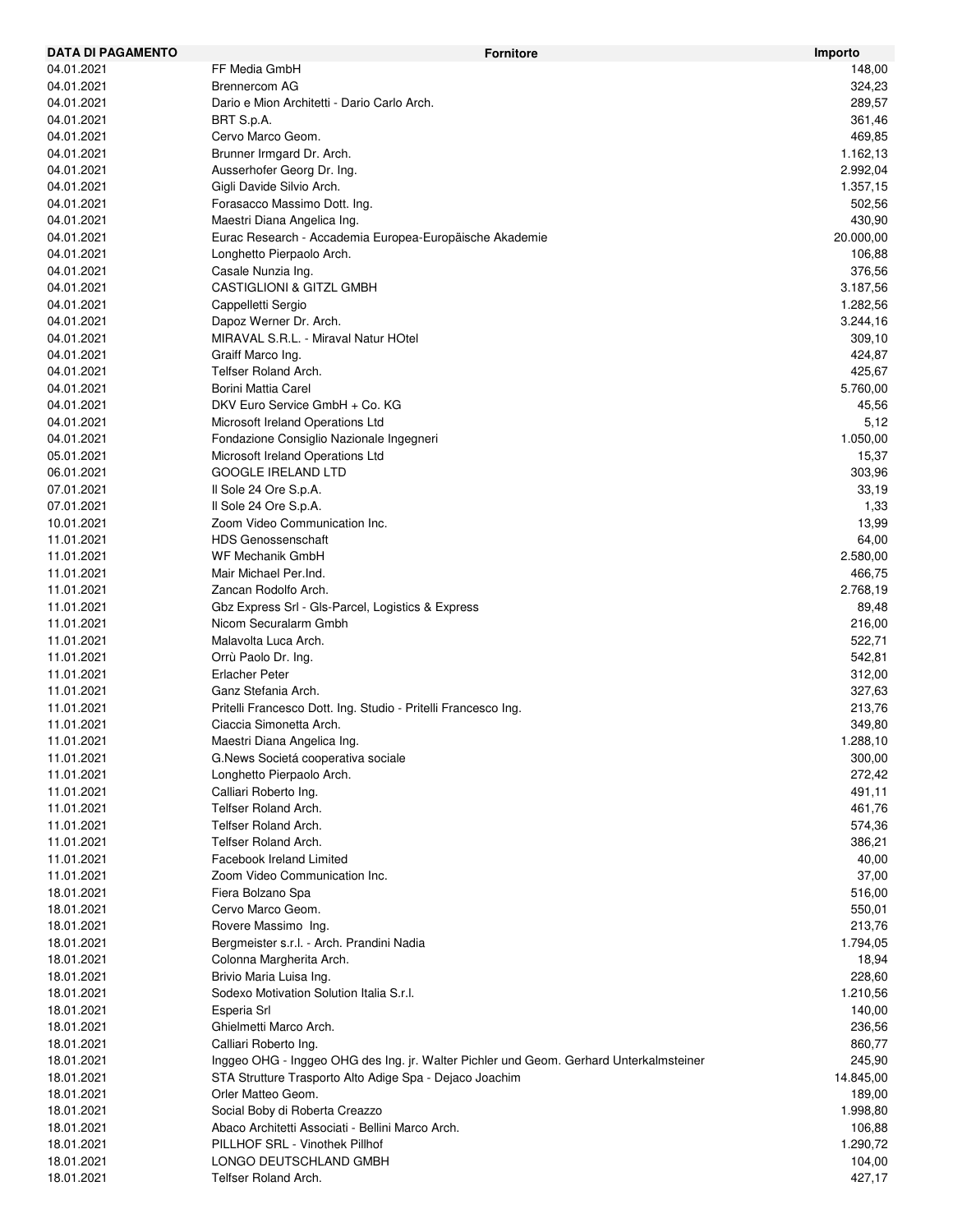| DATA DI PAGAMENTO | <b>Fornitore</b>                                         | Importo   |
|-------------------|----------------------------------------------------------|-----------|
| 18.01.2021        | Telfser Roland Arch.                                     | 445,22    |
| 18.01.2021        | Telfser Roland Arch.                                     | 442,40    |
| 18.01.2021        | De Martin Paolo Arch.                                    | 480,00    |
| 18.01.2021        | De Martin Paolo Arch.                                    | 120,00    |
| 19.01.2021        | Amazon Business EU S.A.R.L.                              | 786,80    |
| 20.01.2021        | DKV Euro Service GmbH + Co. KG                           | 113,76    |
| 20.01.2021        | Axel Springer SE                                         | 9,99      |
| 20.01.2021        | SHEN ZHEN XIN MIN KE JI YOU XIA GONG                     | 29,50     |
| 20.01.2021        | Shenzhen Qiao Zhuo E-commerce LTD                        | 57,36     |
| 20.01.2021        | Amazon Business EU S.A.R.L.                              | 664,90    |
|                   |                                                          |           |
| 25.01.2027        | Dorigoni Spa                                             | 24.700,00 |
| 25.01.2046        | Athesia Druck GmbH                                       | 28,85     |
| 25.01.2048        | Poste Italiane S.p.A.                                    | 834,58    |
| 25.01.2050        | WF Mechanik GmbH                                         | 6.938,00  |
| 25.01.2052        | Pichler Walter Ing.                                      | 430,90    |
| 25.01.2054        | Erlacher Ruben Ing.                                      | 513,02    |
| 25.01.2056        | Geotecnica Srl - Giuseppe Mosconi Geom.                  | 600,00    |
| 25.01.2058        | Fontanive Marco Arch.                                    | 208,00    |
| 25.01.2060        | Eurac Research - Accademia Europea-Europäische Akademie  | 2.500,00  |
| 25.01.2062        | Vittori Lorenzo Ing.                                     | 931,92    |
| 25.01.2064        | Pronorm Consulting GmbH                                  | 1.600,00  |
| 25.01.2066        | Casale Nunzia Ing.                                       | 295,70    |
| 25.01.2068        | Pesaresi Sergio Ing.                                     | 213,76    |
| 25.01.2070        | TINKHAUSER GMBH                                          | 124,50    |
| 25.01.2072        | NOI Spa                                                  | 40.800,00 |
| 25.01.2074        | TECNOACADEMY SRL                                         | 2.550,00  |
| 25.01.2076        | Friesenecker & Pancheri d. Flavia Pancheri               | 330,00    |
| 25.01.2078        | Società iniziative editoriali Spa - L'Adige              | 47,12     |
| 25.01.2088        | Alfons W Gentner Verlag GmbH & Co. KG                    | 194,30    |
| 25.01.2098        | Alfons W Gentner Verlag GmbH & Co. KG                    | 202,71    |
| 26.01.2021        | ADOBE SYSTEMS SOFTWARE IRELAND LTD                       | 19,99     |
| 28.01.2021        | Fondazione Consiglio Nazionale Ingegneri                 | 450,00    |
| 29.01.2028        | <b>Facebook Ireland Limited</b>                          | 49,99     |
| 29.01.2038        | ADOBE SYSTEMS SOFTWARE IRELAND LTD                       | 359,77    |
|                   | <b>VELOVENDO GMBH</b>                                    |           |
| 29.01.2056        |                                                          | 33,29     |
| 29.01.2066        | <b>VELOVENDO GMBH</b>                                    | 233,03    |
| 30.01.2024        | Carta Ricaricabile Prackwieser                           | 19,30     |
| 01.02.2021        | Bluyssen Philomena M.                                    | 800,00    |
| 01.02.2021        | DIALOG G.M.B.H. - S.R.L.                                 | 1.350,00  |
| 01.02.2021        | Brennercom AG                                            | 269,84    |
| 01.02.2021        | Mair Michael Per.Ind.                                    | 417,40    |
| 01.02.2021        | BRT S.p.A.                                               | 257,28    |
| 01.02.2021        | Ottaviani Giuseppe Dott. Arch.                           | 1.953,68  |
| 01.02.2021        | Cervo Marco Geom.                                        | 1.354,70  |
| 01.02.2021        | Magnabosco Ivo Arch.                                     | 516,94    |
| 01.02.2021        | Bambini Annalisa Arch.                                   | 252,30    |
| 01.02.2021        | Barbato Pietro Arch.                                     | 15.378,93 |
| 01.02.2021        | Orrù Paolo Dr. Ing.                                      | 1.879,69  |
| 01.02.2021        | Cavallo Studio di Architettura - Cavallo Gianpiero Arch. | 1.015,78  |
| 01.02.2021        | Gigli Davide Silvio Arch.                                | 1.721,19  |
| 01.02.2021        | Galparoli Frida Arch.                                    | 239,00    |
| 01.02.2021        | De Luca Claudio Arch.                                    | 601,07    |
| 01.02.2021        | KONVERTO S.p.A.                                          | 70,00     |
| 01.02.2021        | <b>AUTOCITY AG - SPA</b>                                 | 697,66    |
| 01.02.2021        | Sozietät Monauni Moser Zöschg - Zöschg Elmar             | 1.439,46  |
| 01.02.2021        | <b>Folie Patrick</b>                                     | 592,43    |
| 01.02.2021        | Dapoz Werner Dr. Arch.                                   | 1.078,19  |
| 01.02.2021        | Infominds SPA/AG                                         | 465,00    |
| 01.02.2021        | Eccher Stefano - Eccher Stefano (design)                 | 100,00    |
| 01.02.2021        | EXRG srl - Nilan / EXRG                                  | 680,00    |
| 01.02.2021        | Dorigoni Spa                                             | 608,06    |
|                   | Venturi Alfredo Arch.                                    |           |
| 01.02.2021        |                                                          | 162,00    |
| 01.02.2021        | Telfser Roland Arch.                                     | 416,83    |
| 01.02.2021        | Telfser Roland Arch.                                     | 380,28    |
| 01.02.2021        | Telepass SPA                                             | 2,07      |
| 01.02.2021        | Autostrade per l'Italia S.p.A.                           | 70,90     |
| 01.02.2021        | SURVEYMONKEY EUROPE UNLIMITED COMPANY                    | 344,26    |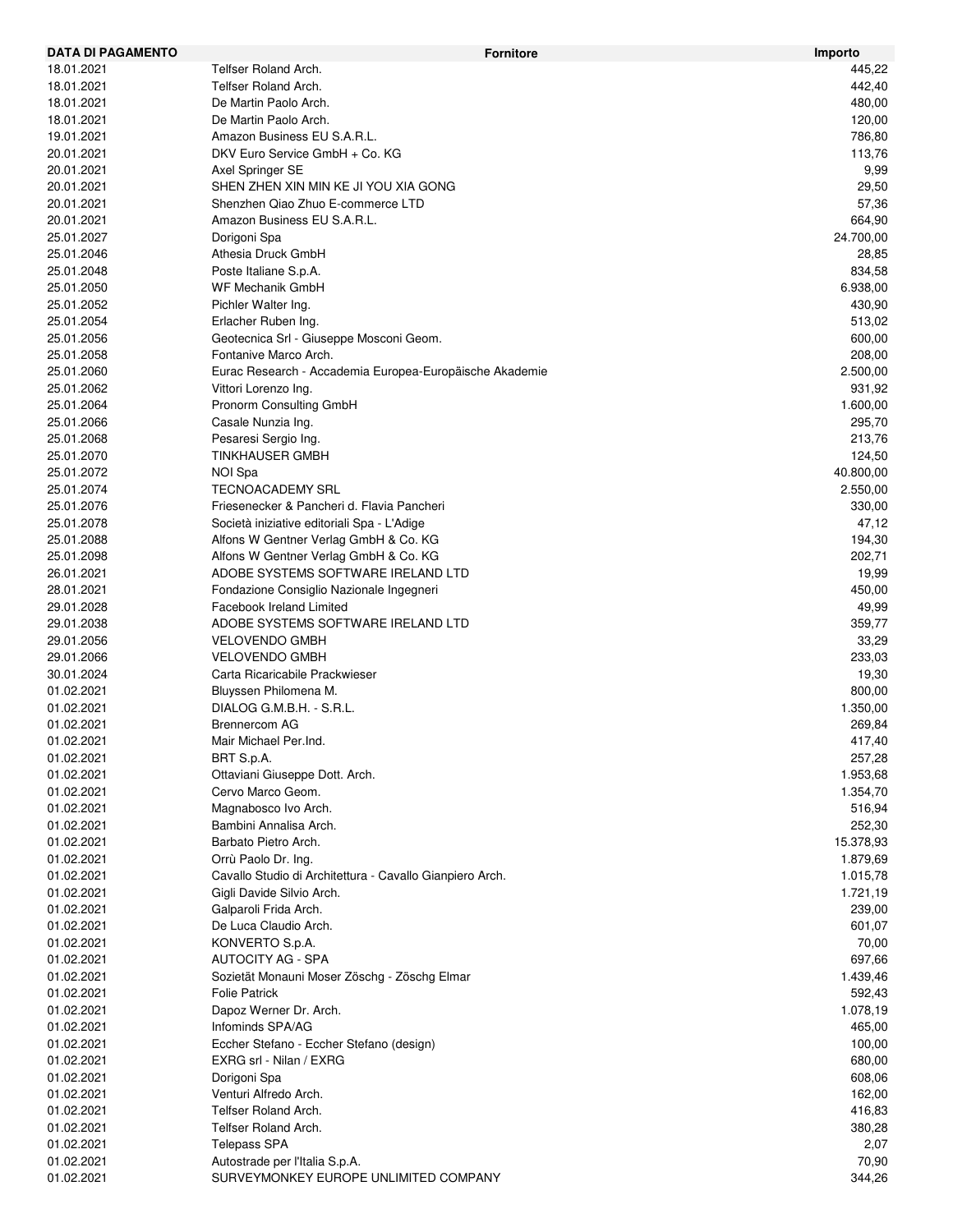| DATA DI PAGAMENTO | <b>Fornitore</b>                                         | Importo   |
|-------------------|----------------------------------------------------------|-----------|
| 04.02.2027        | DKV Euro Service GmbH + Co. KG                           | 81,63     |
| 04.02.2037        | Microsoft Ireland Operations Ltd                         | 5,12      |
| 05.02.2027        | <b>GOOGLE IRELAND LTD</b>                                | 107,88    |
| 05.02.2037        | Amazon Business EU S.A.R.L.                              | 38,90     |
| 05.02.2047        | Microsoft Ireland Operations Ltd                         | 15,37     |
| 08.02.2034        | Arrotondamenti passivi                                   | 0,38      |
| 08.02.2037        | Alpha & Beta Gen.mbH - Alpha Beta Piccadilly             | 351,00    |
| 08.02.2039        | Stecher Martin Arch.                                     | 4.440,97  |
| 08.02.2041        | Gbz Express Srl - Gls-Parcel, Logistics & Express        | 36,99     |
| 08.02.2043        | Nicom Securalarm Gmbh                                    | 216,00    |
| 08.02.2045        | Barbato Giuseppe Ing.                                    | 17.171,92 |
| 08.02.2047        | Bollini Gaia Arch.                                       | 626,00    |
| 08.02.2049        | Barbato Pietro Arch.                                     | 919,66    |
| 08.02.2051        | Paternoster Claudio Arch.                                | 3.678,21  |
| 08.02.2053        | Di Pillo Carlo Arch.                                     | 277,06    |
| 08.02.2055        | Brunner Irmgard Dr. Arch.                                | 564,35    |
| 08.02.2057        | Micheli Anita Arch.                                      | 1.199,03  |
| 08.02.2059        | Wörndle Barbara Dr. Arch.                                | 1.876,30  |
| 08.02.2061        | Sodexo Motivation Solution Italia S.r.l.                 | 1.707,20  |
| 08.02.2063        | De Luca Claudio Arch.                                    | 557,87    |
| 08.02.2065        | Architekten Haller & Ohnewein - Andreas Haller Arch. Dr. | 6.472,35  |
| 08.02.2067        | <b>AUTOCITY AG - SPA</b>                                 | 3,68      |
| 08.02.2069        | ARCH.ACADEMY                                             | 1.225,00  |
| 08.02.2071        | Cornelio Sarah Arch.                                     | 1.402,70  |
| 08.02.2073        | Calliari Roberto Ing.                                    | 925,36    |
| 08.02.2075        | Cappelletti Sergio                                       | 1.710,08  |
| 08.02.2077        | Andreolli Luca Geom.                                     | 3.503,15  |
| 08.02.2079        | Plankensteiner Michael Arch.                             | 418,84    |
| 08.02.2081        | Rappo Alexander Geom.                                    | 10.813,86 |
| 08.02.2083        | Rambelli Andrea Ing.                                     | 1.926,19  |
| 08.02.2085        | Alessi Roberto Ing.                                      | 85,50     |
| 08.02.2087        | Tiozzo Roberto & Mirko snc                               | 614,75    |
| 08.02.2089        | Cornelio Sarah Arch.                                     | 467,59    |
| 08.02.2098        | Guidi Federico Arch.                                     | 122,00    |
| 09.02.2021        | Il Sole 24 Ore S.p.A.                                    | 34,52     |
| 09.02.2021        | Enoteca Gandolfi S.a.s.                                  | 63,78     |
| 10.02.2021        | Zoom Video Communication Inc.                            | 13,99     |
| 12.02.2021        | Facebook Ireland Limited                                 | 40,00     |
| 15.02.2026        | Cervo Marco Geom.                                        | 108,10    |
| 15.02.2036        | Acca Software Spa                                        | 238,40    |
| 15.02.2046        | SIB Società Italiana Brevetti Spa                        | 1.972,00  |
| 15.02.2048        | Malavolta Luca Arch.                                     | 428,25    |
| 15.02.2050        | Orrù Paolo Dr. Ing.                                      | 388,95    |
| 15.02.2052        | Wörndle Barbara Dr. Arch.                                | 501,05    |
| 15.02.2054        | Maestri Diana Angelica Ing.                              | 463,05    |
| 15.02.2056        | De Luca Claudio Arch.                                    | 389,15    |
| 15.02.2058        | Sozietät Monauni Moser Zöschg - Zöschg Elmar             | 378,30    |
| 15.02.2060        | Cornelio Sarah Arch.                                     | 467,97    |
| 15.02.2062        | Calliari Roberto Ing.                                    | 788,78    |
| 15.02.2064        | Stagni Elena Ing.                                        | 366,00    |
| 15.02.2066        | <b>Folie Patrick</b>                                     | 383,41    |
| 15.02.2068        | NOI Spa                                                  | 13.600,00 |
| 15.02.2070        | Christina der Walcher Christina                          | 425,88    |
| 15.02.2072        | Lentini Chiara arch. ing.                                | 85,20     |
| 15.02.2081        | Eurac Research - Accademia Europea-Europäische Akademie  | 250,00    |
| 17.02.2021        | Axel Springer SE                                         | 9,99      |
| 22.02.2021        | UNI - Ente Nazionale Italiano di Unificazione            | 752,00    |
| 22.02.2021        | Cervo Marco Geom.                                        | 1.484,66  |
| 22.02.2021        | Loeff System S.r.l.                                      | 253,47    |
| 22.02.2021        | Friedl Raffeiner Grafik Studio des Friedrich Raffeiner   | 2.760,00  |
| 22.02.2021        | Ciaccia Simonetta Arch.                                  | 862,02    |
| 22.02.2021        | Esperia Srl                                              | 8.753,13  |
| 22.02.2021        | Ghielmetti Marco Arch.                                   | 235,57    |
| 22.02.2021        | Sozietät Monauni Moser Zöschg - Zöschg Elmar             | 1.005,63  |
| 22.02.2021        | Fiera Bolzano Spa                                        | 1.500,00  |
| 22.02.2021        | DKV Euro Service GmbH + Co. KG                           | 44,19     |
| 23.02.2027        | Vodafone Italia Spa                                      | 258,76    |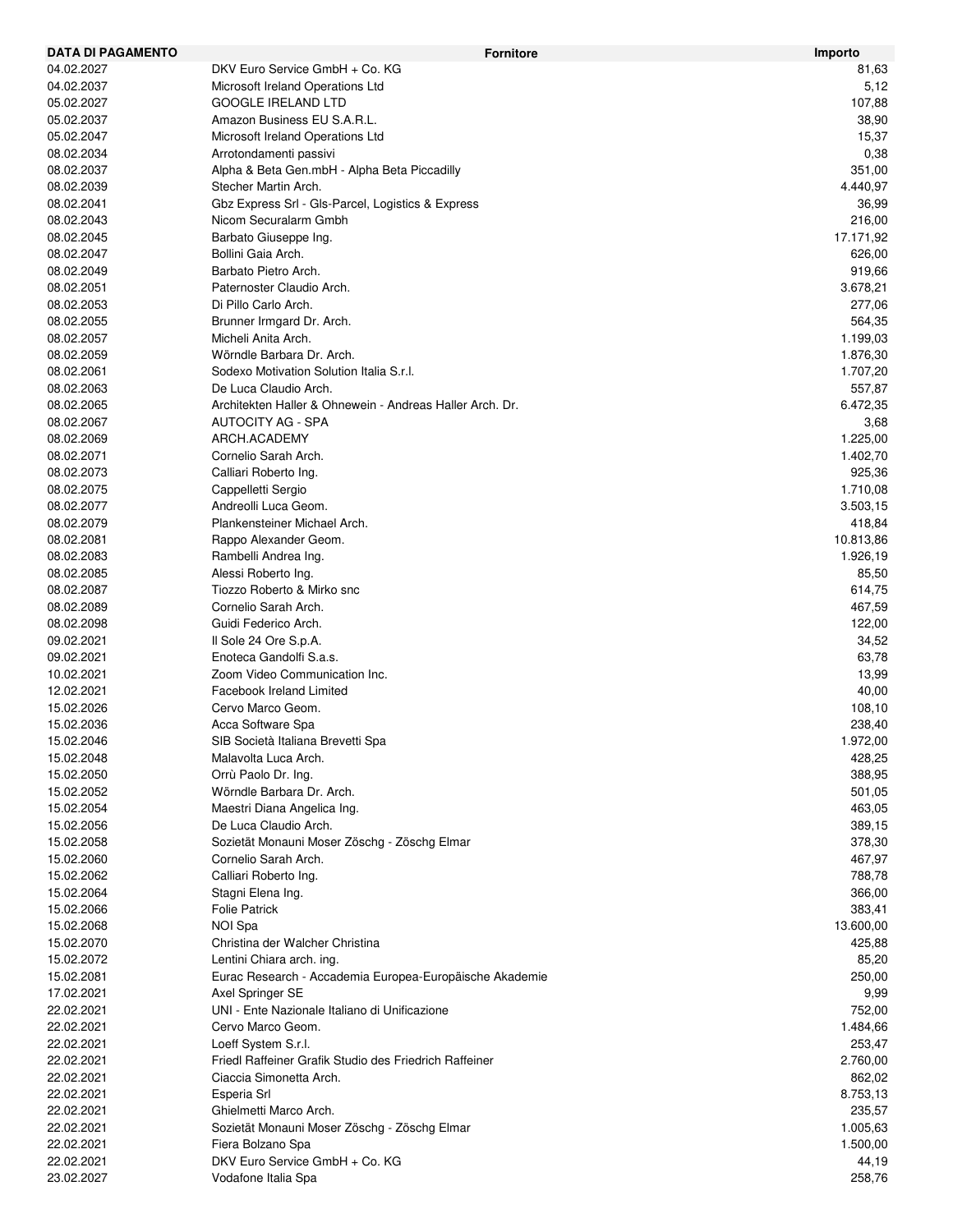| DATA DI PAGAMENTO | <b>Fornitore</b>                                                                       | Importo   |
|-------------------|----------------------------------------------------------------------------------------|-----------|
| 23.02.2037        | Studio Traduc - Simeoni Karin                                                          | 920,00    |
| 23.02.2046        | Arrotondamenti passivi                                                                 | 1,33      |
| 23.02.2048        | <b>ISSUU INC.</b>                                                                      | 346,04    |
| 25.02.2021        | <b>HDS Genossenschaft</b>                                                              | 119,00    |
| 27.02.2021        | <b>Facebook Ireland Limited</b>                                                        | 30,81     |
| 28.02.2021        | Hootsuite Inc.                                                                         | 300,00    |
| 01.03.2021        | Athesia Druck GmbH                                                                     | 26.264,39 |
| 01.03.2021        | Demetz Gerold Geom.                                                                    | 1.064,58  |
|                   |                                                                                        |           |
| 01.03.2021        | Brennercom AG                                                                          | 281,41    |
| 01.03.2021        | Ahead GmbH                                                                             | 350,00    |
| 01.03.2021        | Mair Michael Per.Ind.                                                                  | 1.328,71  |
| 01.03.2021        | BRT S.p.A.                                                                             | 713,67    |
| 01.03.2021        | Cervo Marco Geom.                                                                      | 1.330,14  |
| 01.03.2021        | Magnabosco Ivo Arch.                                                                   | 303,18    |
| 01.03.2021        | Geotecnica Srl - Giuseppe Mosconi Geom.                                                | 714,86    |
| 01.03.2021        | <b>Erlacher Peter</b>                                                                  | 624,00    |
| 01.03.2021        | Pritelli Francesco Dott. Ing. Studio - Pritelli Francesco Ing.                         | 213,76    |
| 01.03.2021        | Forasacco Massimo Dott. Ing.                                                           | 563,90    |
| 01.03.2021        | Moro Patricia Chantal Dr. Arch.                                                        | 424,52    |
| 01.03.2021        | Maestri Diana Angelica Ing.                                                            | 895,95    |
| 01.03.2021        | De Luca Claudio Arch.                                                                  | 1.304,75  |
| 01.03.2021        | Cordara Simone Arch.                                                                   | 263,67    |
| 01.03.2021        | Trevisan Alessandro Arch.                                                              | 342,02    |
| 01.03.2021        | Vassanelli Cristiano                                                                   | 213,76    |
| 01.03.2021        | Infominds SPA/AG                                                                       | 1.600,00  |
| 01.03.2021        | Telfser Roland Arch.                                                                   | 451,80    |
| 01.03.2021        | Telfser Roland Arch.                                                                   | 631,88    |
|                   |                                                                                        |           |
| 01.03.2021        | Telfser Roland Arch.                                                                   | 566,46    |
| 01.03.2021        | <b>Telepass SPA</b>                                                                    | 24,79     |
| 01.03.2021        | Stadtgemeinde Bruneck                                                                  | 3,40      |
| 01.03.2021        | Autostrade per l'Italia S.p.A.                                                         | 58,69     |
| 02.03.2021        | Poste Italiane S.p.A.                                                                  | 1.290,38  |
| 02.03.2021        | Terzi Elisa                                                                            | 129,00    |
| 03.03.2021        | Microsoft Ireland Operations Ltd                                                       | 5,12      |
| 04.03.2021        | Ankur Khanna                                                                           | 1.280,00  |
| 05.03.2021        | European Federation for Living - European Economic Interest Grouping                   | 2.083,00  |
| 05.03.2021        | Microsoft Ireland Operations Ltd                                                       | 15,37     |
| 06.03.2026        | Canva Pty Ltd                                                                          | 215,76    |
| 08.03.2026        | Demattio Martina                                                                       | 240,00    |
| 08.03.2037        | Cervo Marco Geom.                                                                      | 900,00    |
| 08.03.2039        | Gbz Express Srl - Gls-Parcel, Logistics & Express                                      | 53,89     |
| 08.03.2041        | Friedl Raffeiner Grafik Studio des Friedrich Raffeiner                                 | 2.040,00  |
| 08.03.2043        | Orrù Paolo Dr. Ing.                                                                    | 458,22    |
| 08.03.2045        | Ausserhofer Georg Dr. Ing.                                                             | 1.890,75  |
| 08.03.2047        | Bergmeister s.r.l. - Arch. Prandini Nadia                                              | 1.275,25  |
| 08.03.2049        | Ganz Stefania Arch.                                                                    | 230,52    |
|                   |                                                                                        |           |
| 08.03.2051        | Colonna Margherita Arch.                                                               | 790,04    |
| 08.03.2053        | Pritelli Francesco Dott. Ing. Studio - Pritelli Francesco Ing.                         | 234,86    |
| 08.03.2055        | CLO DR. ALBERTO di C. sas - Konferenzdolmetscher                                       | 1.100,00  |
| 08.03.2057        | Forasacco Massimo Dott. Ing.                                                           | 435,92    |
| 08.03.2059        | Sodexo Motivation Solution Italia S.r.I.                                               | 2.110,72  |
| 08.03.2061        | Esperia Srl                                                                            | 788,00    |
| 08.03.2063        | Limitis GmbH                                                                           | 64,00     |
| 08.03.2065        | ASSOCIAZIONE CASACLIMA NETWORK CALABRIA                                                | 906,13    |
| 08.03.2067        | Infominds SPA/AG                                                                       | 4.356,72  |
| 08.03.2069        | Inggeo OHG - Inggeo OHG des Ing. jr. Walter Pichler und Geom. Gerhard Unterkalmsteiner | 379,50    |
| 08.03.2071        | Acca Software Spa                                                                      | 2.406,60  |
| 08.03.2088        | Tagliabue Benedetta                                                                    | 1.000,00  |
| 08.03.2097        | Telfser Roland Arch.                                                                   | 44,93     |
| 08.03.2106        | Ingenco2.dk Aps                                                                        | 239,00    |
| 08.03.2116        | DKV Euro Service GmbH + Co. KG                                                         | 85,26     |
| 09.03.2021        | Nicom Securalarm Gmbh                                                                  | 216,00    |
| 09.03.2021        | Il Sole 24 Ore S.p.A.                                                                  | 34,52     |
| 10.03.2021        | Zoom Video Communication Inc.                                                          | 13,99     |
| 10.03.2021        | Facebook Ireland Limited                                                               | 40,00     |
| 12.03.2027        | <b>VELOVENDO GMBH</b>                                                                  | 167,59    |
| 12.03.2038        | Amazon Business EU S.A.R.L.                                                            | 588,62    |
|                   |                                                                                        |           |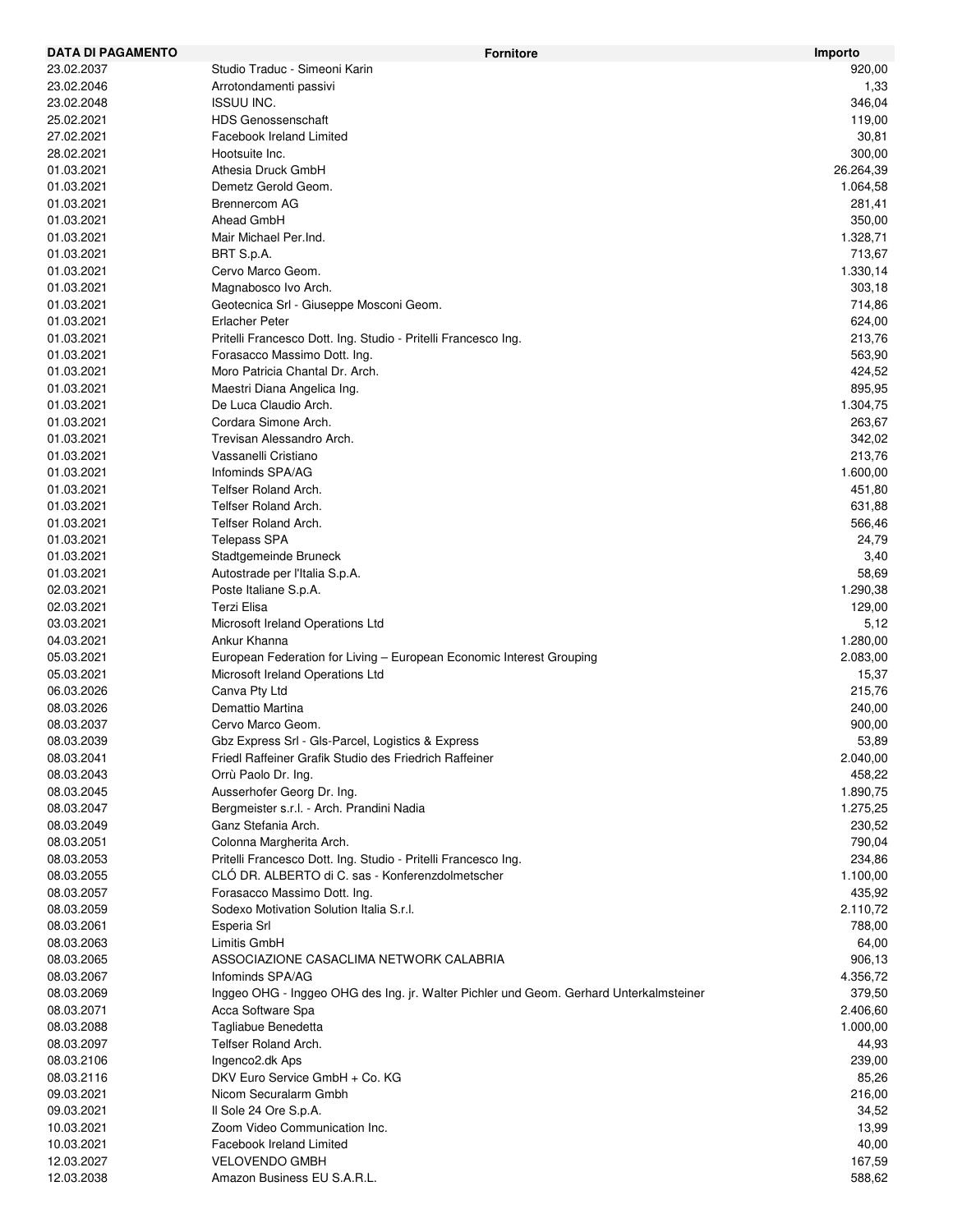| DATA DI PAGAMENTO | <b>Fornitore</b>                                                                           | Importo   |
|-------------------|--------------------------------------------------------------------------------------------|-----------|
| 15.03.2021        | Dr. Peer Peter                                                                             | 5.963,90  |
| 15.03.2021        | WF Mechanik GmbH                                                                           | 5.068,20  |
| 15.03.2021        | Media Alpi Pubblicità S.r.l.                                                               | 3.308,40  |
| 15.03.2021        | Cervo Marco Geom.                                                                          | 947,39    |
| 15.03.2021        | Rechenmacher Ulrich Ing.                                                                   | 380,61    |
| 15.03.2021        | Geotecnica Srl - Giuseppe Mosconi Geom.                                                    | 600,00    |
| 15.03.2021        | Forti Nico Arch.                                                                           | 342,02    |
| 15.03.2021        | Orrù Paolo Dr. Ing.                                                                        | 862,85    |
| 15.03.2021        |                                                                                            | 3.567,11  |
|                   | Ausserhofer Georg Dr. Ing.                                                                 |           |
| 15.03.2021        | Micheli Anita Arch.                                                                        | 119,95    |
| 15.03.2021        | Wörndle Barbara Dr. Arch.                                                                  | 106,88    |
| 15.03.2021        | Gigli Davide Silvio Arch.                                                                  | 431,90    |
| 15.03.2021        | Forasacco Massimo Dott. Ing.                                                               | 390,15    |
| 15.03.2021        | Ciaccia Simonetta Arch.                                                                    | 221,72    |
| 15.03.2021        | Galparoli Frida Arch.                                                                      | 575,92    |
| 15.03.2021        | Califano Studio Tecnico - Califano Fabio                                                   | 1.359,24  |
| 15.03.2021        | Architekten Haller & Ohnewein - Andreas Haller Arch. Dr.                                   | 2.500,99  |
| 15.03.2021        | KONVERTO S.p.A.                                                                            | 621,60    |
| 15.03.2021        | TEAMBLAU GMBH SRL                                                                          | 3.400,00  |
| 15.03.2021        | Cornelio Sarah Arch.                                                                       | 450,67    |
| 15.03.2021        | Calliari Roberto Ing.                                                                      | 250,63    |
| 15.03.2021        | Baulos Architekten Wiedemair & Frena - Dr. Arch. Claudia Wiedemair; Dr. Arch. Harald Frena | 2.105,61  |
| 15.03.2021        | Ticci Sara Ing.                                                                            | 213,76    |
|                   | Andreolli Luca Geom.                                                                       |           |
| 15.03.2021        |                                                                                            | 123,35    |
| 15.03.2021        | Marcone Mario                                                                              | 3.383,95  |
| 15.03.2021        | NOI Spa                                                                                    | 13.600,00 |
| 15.03.2021        | FIRE FEDERAZIONE ITALIANA PER L'USO RAZIONALE DELL' ENERGIA                                | 368,97    |
| 15.03.2021        | Graffino Valerio Arch.                                                                     | 85,20     |
| 15.03.2021        | Calanni Eliana Ing.                                                                        | 240,98    |
| 15.03.2021        | Friesenecker & Pancheri d. Flavia Pancheri                                                 | 680,00    |
| 15.03.2021        | Kaserer Andreas Stefan Geom.                                                               | 887,67    |
| 15.03.2021        | <b>Facebook Ireland Limited</b>                                                            | 11,13     |
| 17.03.2021        | Axel Springer SE                                                                           | 9,99      |
| 17.03.2021        | Fondazione Consiglio Nazionale Ingegneri                                                   | 600,00    |
| 18.03.2021        | Zoom Video Communication Inc.                                                              | 37,00     |
| 22.03.2021        | <b>TINCX GMBH</b>                                                                          | 8.788,00  |
| 22.03.2021        | Poste Italiane S.p.A.                                                                      | 917,46    |
| 22.03.2021        |                                                                                            | 371,50    |
| 22.03.2021        | Alpha & Beta Gen.mbH - Alpha Beta Piccadilly                                               |           |
|                   | Cervo Marco Geom.                                                                          | 1.353,68  |
| 22.03.2021        | APE FVG - Agenzia per l'Energia del Friuli Venezia Giulia                                  | 1.002,00  |
| 22.03.2021        | Greifenegg Michaela Arch.                                                                  | 844,17    |
| 22.03.2021        | Benassi Gian Carlo Dott. Ing.                                                              | 217,78    |
| 22.03.2021        | Ganz Stefania Arch.                                                                        | 452,46    |
| 22.03.2021        | Brivio Maria Luisa Ing.                                                                    | 460,30    |
| 22.03.2021        | Galparoli Frida Arch.                                                                      | 212,70    |
| 22.03.2021        | Maestri Diana Angelica Ing.                                                                | 438,93    |
| 22.03.2021        | Architekten Haller & Ohnewein - Andreas Haller Arch. Dr.                                   | 2.829,48  |
| 22.03.2021        | Sozietät Monauni Moser Zöschg - Zöschg Elmar                                               | 497,63    |
| 22.03.2021        | Calliari Roberto Ing.                                                                      | 119,17    |
| 22.03.2021        | Ronchi Davide Arch.                                                                        | 171,00    |
| 22.03.2021        | Irene SB Srl                                                                               | 500,00    |
|                   | DKV Euro Service GmbH + Co. KG                                                             |           |
| 22.03.2021        |                                                                                            | 97,06     |
| 22.03.2021        | <b>Facebook Ireland Limited</b>                                                            | 40,00     |
| 24.03.2021        | <b>LOGMEIN IRELAND LIMITED</b>                                                             | 172,00    |
| 24.03.2021        | Amazon Business EU S.A.R.L.                                                                | 507,92    |
| 24.03.2021        | Amazon Business EU S.A.R.L.                                                                | 126,28    |
| 26.03.2021        | Ankur Khanna                                                                               | 320,00    |
| 29.03.2021        | Pisoni Davide PhD. Dott. Ing.                                                              | 1.509,25  |
| 29.03.2021        | Cervo Marco Geom.                                                                          | 468,90    |
| 29.03.2021        | Rechenmacher Ulrich Ing.                                                                   | 380,61    |
| 29.03.2021        | Scaratti Angelo Geom.                                                                      | 288,27    |
| 29.03.2021        | Galparoli Frida Arch.                                                                      | 223,84    |
| 29.03.2021        | De Luca Claudio Arch.                                                                      | 444,96    |
| 29.03.2021        | Graiff Marco Ing.                                                                          | 3.327,02  |
| 29.03.2021        | Trevisan Alessandro Arch.                                                                  | 1.087,80  |
|                   |                                                                                            |           |
| 29.03.2021        | Cornelio Sarah Arch.                                                                       | 568,83    |
| 29.03.2021        | Baulos Architekten Wiedemair & Frena - Dr. Arch. Claudia Wiedemair; Dr. Arch. Harald Frena | 820,20    |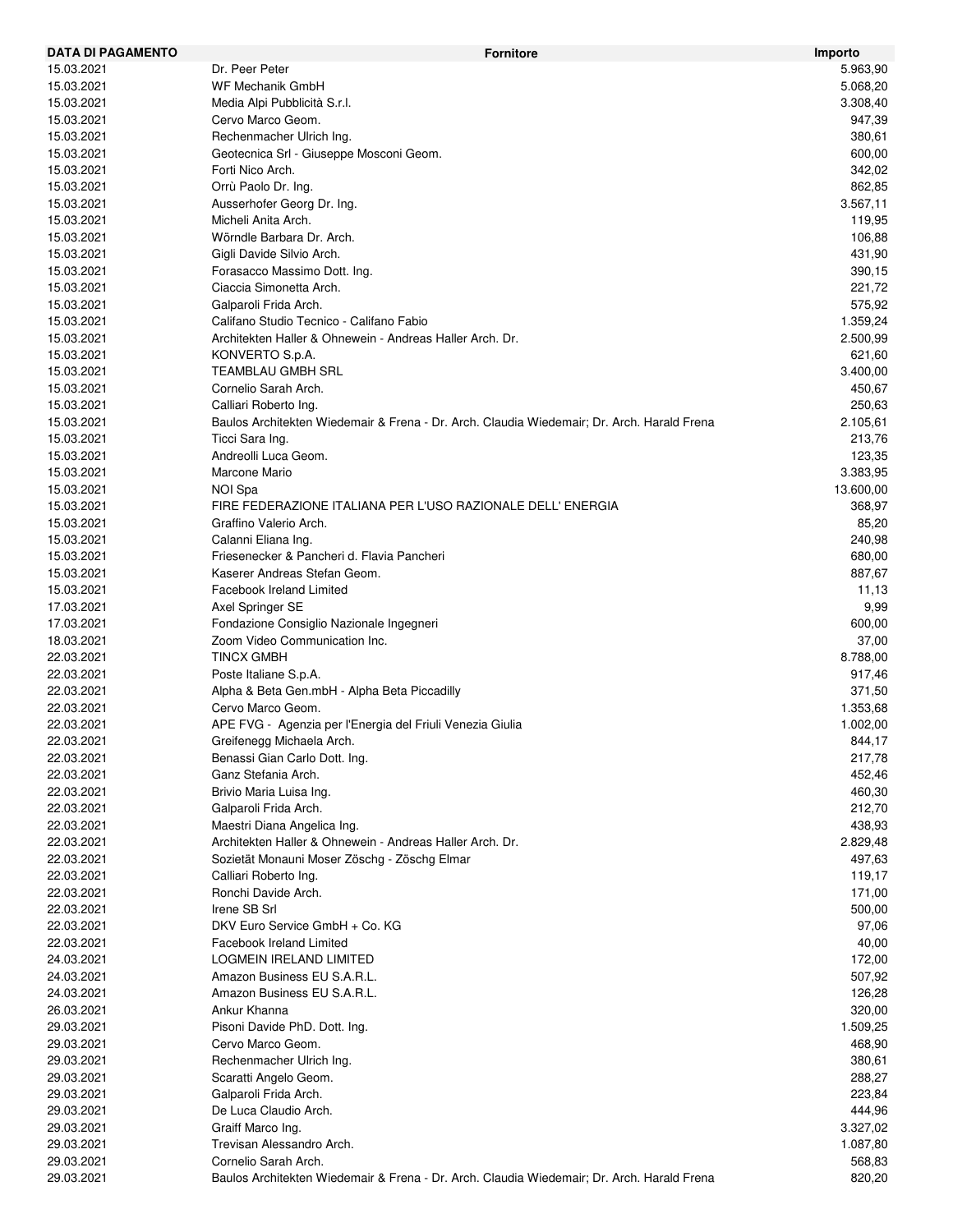| <b>DATA DI PAGAMENTO</b> | <b>Fornitore</b>                                                                           | Importo   |
|--------------------------|--------------------------------------------------------------------------------------------|-----------|
| 29.03.2021               | <b>Folie Patrick</b>                                                                       | 506,65    |
| 29.03.2021               | Stauder Martin Arch.                                                                       | 607,10    |
| 29.03.2021               | Bernard Luca Arch.                                                                         | 106,88    |
| 29.03.2021               | Babetto Emanuele Arch.                                                                     | 85,50     |
| 29.03.2021               | <b>Facebook Ireland Limited</b>                                                            | 70,00     |
| 30.03.2021               | Telepass SPA                                                                               | 3,10      |
| 30.03.2021               | Autostrade per l'Italia S.p.A.                                                             | 118,44    |
| 30.03.2021               | Facebook Ireland Limited                                                                   | 11,00     |
| 03.04.2021               | Sendinblue gmbh (Newsletter2Go)                                                            | 2.808,00  |
| 04.04.2021               | Microsoft Ireland Operations Ltd                                                           | 5,12      |
| 06.04.2021               | DKV Euro Service GmbH + Co. KG                                                             | 195,73    |
|                          | ASSOCIATION EUROPEAN ENERGY AWARD AISBL                                                    |           |
| 06.04.2021               |                                                                                            | 2.000,00  |
| 06.04.2021               | Athesia Druck GmbH                                                                         | 1.890,00  |
| 06.04.2021               | WF Mechanik GmbH                                                                           | 7.670,00  |
| 06.04.2021               | Brennercom AG                                                                              | 306,02    |
| 06.04.2021               | Zeppelin Group GmbH                                                                        | 100,00    |
| 06.04.2021               | Mair Michael Per.Ind.                                                                      | 500,30    |
| 06.04.2021               | BRT S.p.A.                                                                                 | 1.322,84  |
| 06.04.2021               | Gbz Express Srl - Gls-Parcel, Logistics & Express                                          | 75,88     |
| 06.04.2021               | ACS Data System AG/Spa                                                                     | 4.410,00  |
| 06.04.2021               | Cipeletti Daniele Arch.                                                                    | 1.568,70  |
| 06.04.2021               | Ganz Stefania Arch.                                                                        | 277,56    |
| 06.04.2021               | Schiappelli Zeno Arch.                                                                     | 332,80    |
| 06.04.2021               | Maestri Diana Angelica Ing.                                                                | 374,08    |
| 06.04.2021               | Sozietät Monauni Moser Zöschg - Zöschg Elmar                                               | 945,19    |
| 06.04.2021               | <b>CASTIGLIONI &amp; GITZL GMBH</b>                                                        | 3.187,56  |
| 06.04.2021               | ARBEITER FREIZEIT UND BILDUNGS - AFB Energieforum - Romen Christine                        | 245,90    |
| 06.04.2021               | Cornelio Sarah Arch.                                                                       | 401,34    |
| 06.04.2021               | Calliari Roberto Ing.                                                                      | 436,07    |
| 06.04.2021               | Cappelletti Sergio                                                                         | 4.168,32  |
| 06.04.2021               | Baulos Architekten Wiedemair & Frena - Dr. Arch. Claudia Wiedemair; Dr. Arch. Harald Frena | 549,09    |
| 06.04.2021               | Ex Libris Genossenschaft                                                                   | 5.678,00  |
| 06.04.2021               | Schmidt Paul Dr. Ing.                                                                      | 1.971,50  |
| 06.04.2021               | Friesenecker & Pancheri d. Flavia Pancheri                                                 | 180,00    |
| 06.04.2021               | Bassani Cristian Ing.                                                                      | 172,96    |
| 06.04.2021               | Baulos Architekten Wiedemair & Frena - Dr. Arch. Claudia Wiedemair; Dr. Arch. Harald Frena | 382,54    |
| 06.04.2021               | De Martin Paolo Arch.                                                                      | 600,00    |
| 06.04.2021               |                                                                                            |           |
|                          | Microsoft Ireland Operations Ltd                                                           | 15,37     |
| 09.04.2021               | Il Sole 24 Ore S.p.A.                                                                      | 34,52     |
| 10.04.2021               | Zoom Video Communication Inc.                                                              | 13,99     |
| 12.04.2021               | Nicom Securalarm Gmbh                                                                      | 216,00    |
| 12.04.2021               | Di Pillo Carlo Arch.                                                                       | 249,53    |
| 12.04.2021               | Orrù Paolo Dr. Ing.                                                                        | 480,53    |
| 12.04.2021               | Brunner Irmgard Dr. Arch.                                                                  | 418,28    |
| 12.04.2021               | Maestri Diana Angelica Ing.                                                                | 374,08    |
| 12.04.2021               | Sodexo Motivation Solution Italia S.r.I.                                                   | 1.505,44  |
| 12.04.2021               | KONVERTO S.p.A.                                                                            | 829,80    |
| 12.04.2021               | Sozietät Monauni Moser Zöschg - Zöschg Elmar                                               | 434,32    |
| 12.04.2021               | NOI Spa                                                                                    | 16.498,51 |
| 12.04.2021               | LJAS & SILAQ S.R.L.                                                                        | 720,00    |
| 12.04.2021               | Schmidt Paul Dr. Ing.                                                                      | 870,83    |
| 12.04.2021               | Panci Stefano Antonio Ing.                                                                 | 80,00     |
| 12.04.2021               | Telfser Roland Arch.                                                                       | 461,95    |
| 12.04.2021               | Amazon Business EU S.A.R.L.                                                                | 116,22    |
| 13.04.2021               | Amazon Business EU S.A.R.L.                                                                | 238,06    |
| 14.04.2021               | Paternoster Claudio Arch.                                                                  | 5.239,59  |
| 14.04.2021               | Axel Springer SE                                                                           | 9,99      |
| 19.04.2021               | Studio Degasperi Martinelli                                                                | 668,00    |
| 19.04.2021               | Vodafone Italia Spa                                                                        | 258,76    |
| 19.04.2021               | Cervo Marco Geom.                                                                          | 133,51    |
| 19.04.2021               | Nagler Stefan Dr. Arch.                                                                    | 229,33    |
| 19.04.2021               | Ganz Stefania Arch.                                                                        | 240,00    |
| 19.04.2021               | Bonotto Mauro Arch.                                                                        | 263,28    |
| 19.04.2021               | Quinto Massimiliano Arch.                                                                  | 282,00    |
| 19.04.2021               | Dapoz Werner Dr. Arch.                                                                     | 2.500,99  |
| 19.04.2021               | Cordara Simone Arch.                                                                       | 228,28    |
| 19.04.2021               | NOI Spa                                                                                    | 13.600,00 |
|                          |                                                                                            |           |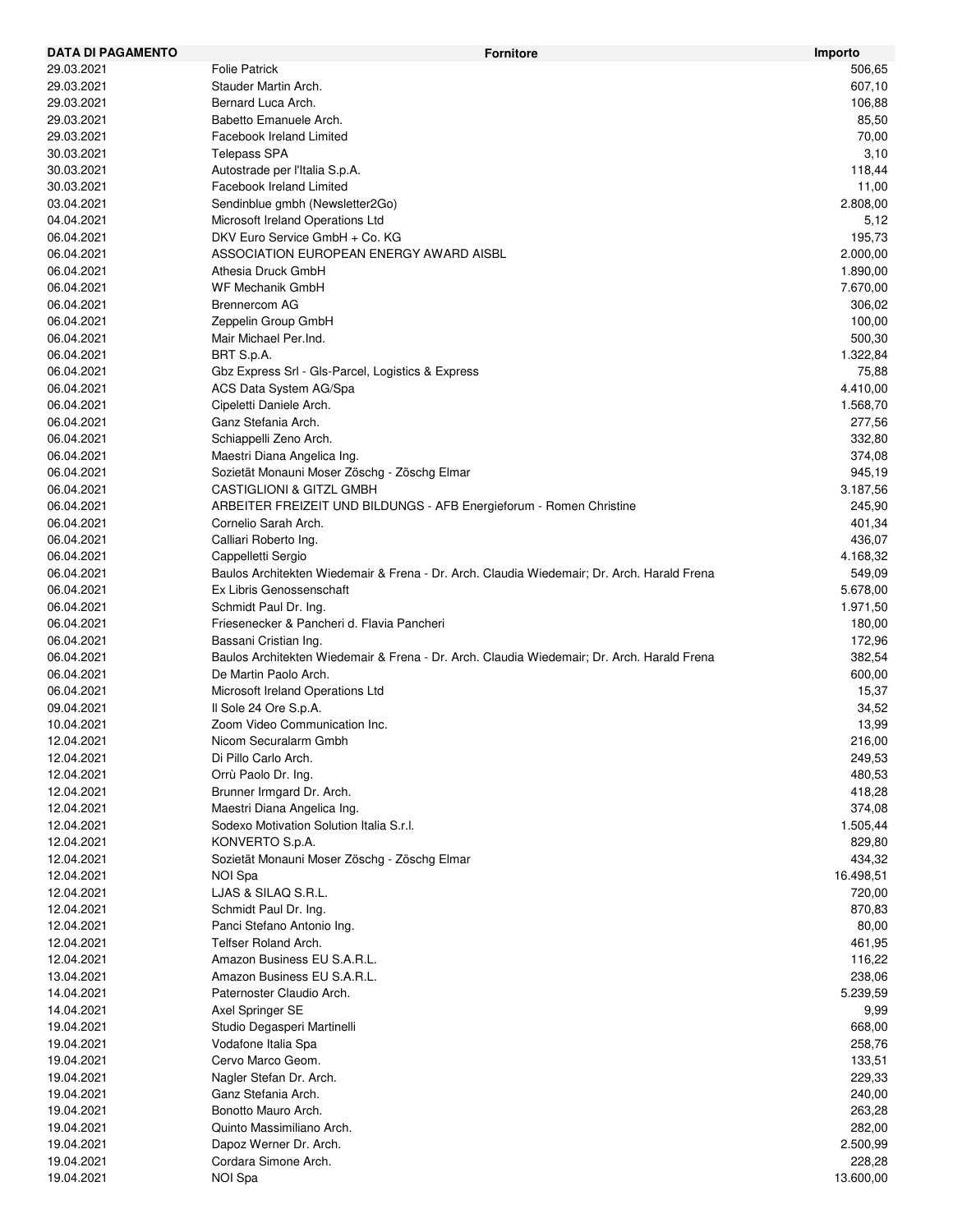| <b>DATA DI PAGAMENTO</b> | <b>Fornitore</b>                                            | Importo  |
|--------------------------|-------------------------------------------------------------|----------|
| 19.04.2021               | Acca Software Spa                                           | 1.940,40 |
| 20.04.2021               | DKV Euro Service GmbH + Co. KG                              | 152,26   |
| 20.04.2021               | Fondazione Consiglio Nazionale Ingegneri                    | 450,00   |
| 23.04.2021               | Arrotondamenti passivi                                      | 0,11     |
| 23.04.2021               | FIRE FEDERAZIONE ITALIANA PER L'USO RAZIONALE DELL' ENERGIA | 286,89   |
| 26.04.2021               | Poste Italiane S.p.A.                                       | 1.329,18 |
| 26.04.2021               | Mair Michael Per.Ind.                                       | 441,08   |
| 26.04.2021               | Dario e Mion Architetti - Dario Carlo Arch.                 | 342,74   |
| 26.04.2021               | Cervo Marco Geom.                                           | 487,65   |
| 26.04.2021               | Colonna Margherita Arch.                                    | 268,01   |
| 26.04.2021               | Forasacco Massimo Dott. Ing.                                | 894,50   |
| 26.04.2021               | TEAMBLAU GMBH SRL                                           | 3.750,00 |
| 26.04.2021               | Calliari Roberto Ing.                                       | 255,23   |
| 27.04.2021               | Zoom Video Communication Inc.                               | 37,00    |
| 30.04.2021               | Telepass SPA                                                | 3,10     |
| 30.04.2021               | SEAB S.p.A.                                                 | 5,90     |
| 30.04.2021               | Autostrade per l'Italia S.p.A.                              | 39,43    |
| 30.04.2021               | <b>Facebook Ireland Limited</b>                             | 57,07    |
| 03.05.2021               | <b>Brennercom AG</b>                                        | 346,54   |
| 03.05.2021               | Mair Michael Per. Ind.                                      | 448,98   |
| 03.05.2021               | BRT S.p.A.                                                  | 403,01   |
| 03.05.2021               | Erlacher Ruben Ing.                                         | 1.816,95 |
| 03.05.2021               | Cervo Marco Geom.                                           | 1.091,57 |
| 03.05.2021               | Cabini Giuseppe Arch.                                       | 3.099,52 |
| 03.05.2021               | Nicom Securalarm Gmbh                                       | 216,00   |
| 03.05.2021               | Barbato Giuseppe Ing.                                       | 8.181,07 |
| 03.05.2021               | ACS Data System AG/Spa                                      | 6.468,00 |
| 03.05.2021               | Orrù Paolo Dr. Ing.                                         | 1.781,66 |
| 03.05.2021               | Ausserhofer Georg Dr. Ing.                                  | 3.398,16 |
| 03.05.2021               | Bergmeister s.r.l. - Arch. Prandini Nadia                   | 3.389,43 |
| 03.05.2021               | Rappo Claudio Dr. Arch.                                     | 8.220,72 |
| 03.05.2021               | Brivio Maria Luisa Ing.                                     | 243,00   |
| 03.05.2021               | Casale Nunzia Ing.                                          | 295,70   |
| 03.05.2021               | Sozietät Monauni Moser Zöschg - Zöschg Elmar                | 493,71   |
| 03.05.2021               | Calliari Roberto Ing.                                       | 397,28   |
| 03.05.2021               | Cappelletti Sergio                                          | 3.131,58 |
| 03.05.2021               | Stauder Martin Arch.                                        | 424,87   |
| 03.05.2021               | NOI Spa                                                     | 390,00   |
| 03.05.2021               | Bergmeisterwolf                                             | 534,40   |
| 03.05.2021               | <b>Schuster Markus</b>                                      | 1.650,00 |
| 03.05.2021               | Microsoft Ireland Operations Ltd                            | 5,12     |
| 05.05.2021               | Kiwa Italia - Country Headquarters                          | 150,00   |
| 05.05.2021               | DKV Euro Service GmbH + Co. KG                              | 66,36    |
| 05.05.2021               | Microsoft Ireland Operations Ltd                            | 15,37    |
| 07.05.2021               | Comitato Promotore Protocollo Itaca                         | 737,44   |
| 07.05.2021               | Il Sole 24 Ore S.p.A.                                       | 34,52    |
| 10.05.2021               | Gbz Express Srl - Gls-Parcel, Logistics & Express           | 104,88   |
| 10.05.2021               | ACS Data System AG/Spa                                      | 625,00   |
| 10.05.2021               | Paternoster Claudio Arch.                                   | 1.373,07 |
| 10.05.2021               | Ganz Stefania Arch.                                         | 283,68   |
| 10.05.2021               | Sodexo Motivation Solution Italia S.r.I.                    | 2.428,88 |
| 10.05.2021               | De Luca Claudio Arch.                                       | 125,97   |
| 10.05.2021               | Infominds SPA/AG                                            | 4.350,00 |
| 10.05.2021               | Provenzano Antonio Arch.                                    | 304,94   |
| 10.05.2021               | <b>Sauter Thomas</b>                                        | 500,00   |
| 10.05.2021               | Zoom Video Communication Inc.                               | 13,99    |
| 15.05.2021               | Amazon Business EU S.A.R.L.                                 | 3,30     |
| 17.05.2021               | Monteduro Zenone Arch.                                      | 501,20   |
| 17.05.2021               | Cervo Marco Geom.                                           | 403,76   |
| 17.05.2021               | Forti Nico Arch.                                            | 342,02   |
| 17.05.2021               | Brunner Irmgard Dr. Arch.                                   | 990,40   |
| 17.05.2021               | Ausserhofer Georg Dr. Ing.                                  | 3.881,66 |
| 17.05.2021               | Bianchi Alessandra Arch.                                    | 210,38   |
| 17.05.2021               | Ganz Stefania Arch.                                         | 225,53   |
| 17.05.2021               | Forasacco Massimo Dott. Ing.                                | 1.728,84 |
| 17.05.2021               | Califano Studio Tecnico - Califano Fabio                    | 431,24   |
| 17.05.2021               | Maestri Diana Angelica Ing.                                 | 382,12   |
|                          |                                                             |          |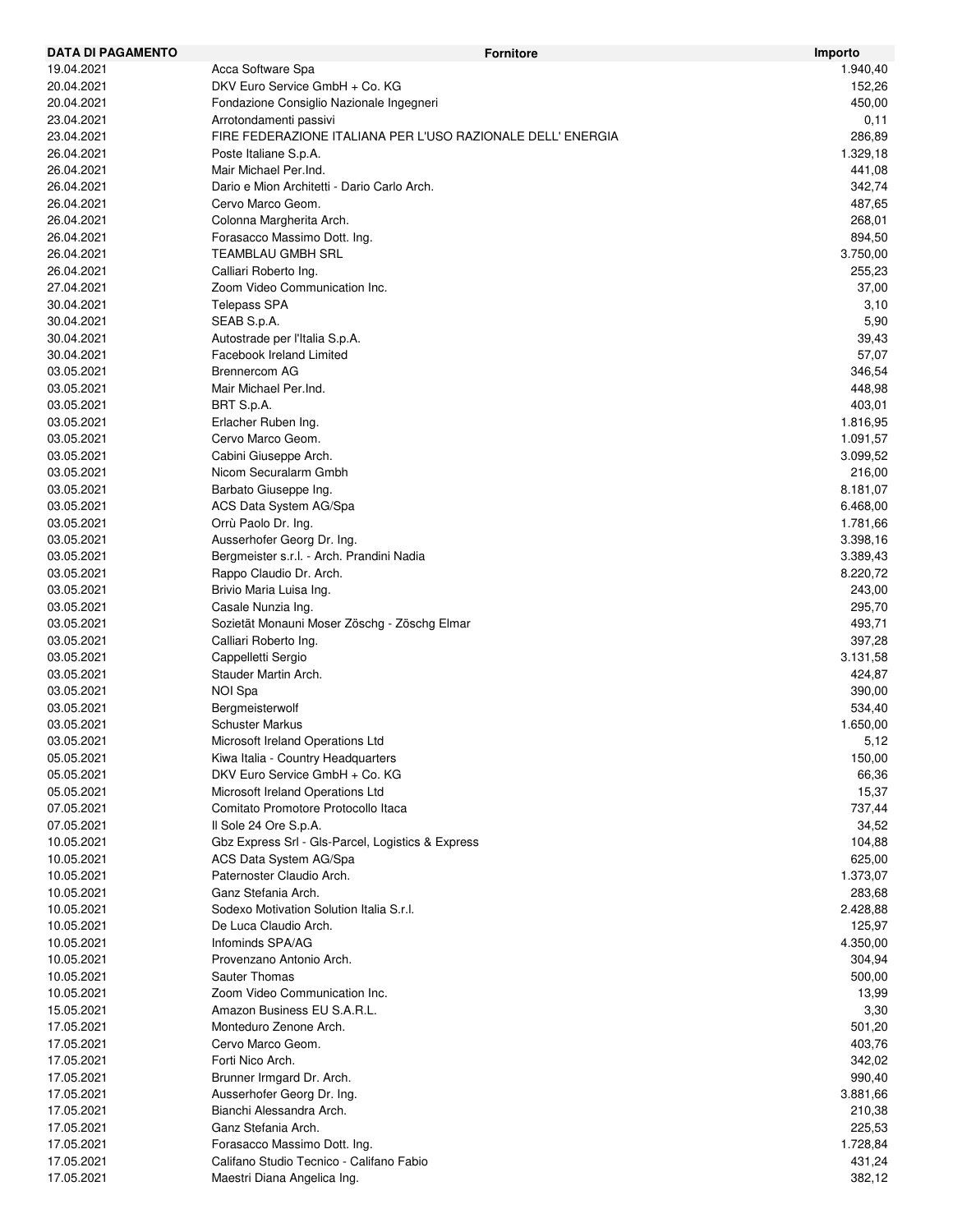| <b>DATA DI PAGAMENTO</b> | <b>Fornitore</b>                                                    | Importo   |
|--------------------------|---------------------------------------------------------------------|-----------|
| 17.05.2021               | Cordara Simone Arch.                                                | 257,90    |
| 17.05.2021               | Casale Nunzia Ing.                                                  | 293,35    |
| 17.05.2021               | Trevisan Alessandro Arch.                                           | 980,85    |
| 17.05.2021               | RENAEL - Rete Nazionale delle Agenzie Energetiche Locali            | 1.500,00  |
| 17.05.2021               | Andreolli Luca Geom.                                                | 1.493,79  |
| 17.05.2021               | Dapoz Werner Dr. Arch.                                              | 4.461,24  |
| 17.05.2021               | NOI Spa                                                             | 13.600,00 |
| 17.05.2021               | Rambelli Andrea Ing.                                                | 1.335,90  |
| 17.05.2021               | Telfser Roland Arch.                                                | 461,95    |
| 17.05.2021               | Studio Degasperi Martinelli                                         | 1.036,74  |
| 18.05.2021               | Fondazione Consiglio Nazionale Ingegneri                            | 150,00    |
|                          |                                                                     |           |
| 19.05.2021               | Axel Springer SE                                                    | 9,99      |
| 19.05.2021               | Materiale di consumo                                                | 7,99      |
| 19.05.2021               | Amazon EU Sarl, succ. Francaise                                     | 51,35     |
| 19.05.2021               | Amazon Business EU S.A.R.L.                                         | 231,20    |
| 19.05.2021               | KNAST AG, BARABAS LUZERN                                            | 1.947,35  |
| 19.05.2021               | Perdita per differenza cambi                                        | 20,40     |
| 20.05.2021               | DKV Euro Service GmbH + Co. KG                                      | 87,89     |
| 20.05.2021               | Fondazione Consiglio Nazionale Ingegneri                            | 600,00    |
| 25.05.2021               | Telfser Roland Arch.                                                | 568,64    |
| 25.05.2021               | Telfser Roland Arch.                                                | 113,46    |
| 25.05.2021               | Telfser Roland Arch.                                                | 106,88    |
| 25.05.2021               | Telfser Roland Arch.                                                | 429,24    |
| 25.05.2021               | Deromedis Sergio                                                    | 300,00    |
| 25.05.2021               | <b>Borini Mattia Carel</b>                                          | 160,00    |
| 25.05.2021               | Cervo Marco Geom.                                                   | 452,07    |
|                          |                                                                     |           |
| 25.05.2021               | Zancan Rodolfo Arch.                                                | 513,02    |
| 25.05.2021               | Orrù Paolo Dr. Ing.                                                 | 1.381,11  |
| 25.05.2021               | Brunner Irmgard Dr. Arch.                                           | 684,03    |
| 25.05.2021               | Obrist & Partner - Mark Profanter                                   | 441,95    |
| 25.05.2021               | Moro Patricia Chantal Dr. Arch.                                     | 435,80    |
| 25.05.2021               | Maestri Diana Angelica Ing.                                         | 780,22    |
| 25.05.2021               | De Luca Claudio Arch.                                               | 422,86    |
| 25.05.2021               | Longhetto Pierpaolo Arch.                                           | 252,94    |
| 25.05.2021               | ARBEITER FREIZEIT UND BILDUNGS - AFB Energieforum - Romen Christine | 300,00    |
| 25.05.2021               | Calliari Roberto Ing.                                               | 1.389,44  |
| 25.05.2021               | Dapoz Werner Dr. Arch.                                              | 1.459,47  |
| 26.05.2021               | Happy-Fun Gmbh                                                      | 661,75    |
| 28.05.2021               | Amazon Business EU S.A.R.L.                                         | 73,48     |
| 31.05.2021               | <b>TINCX GMBH</b>                                                   | 8.788,00  |
| 31.05.2021               | Telepass SPA                                                        | 3,10      |
| 31.05.2021               | Autostrade per l'Italia S.p.A.                                      | 94,51     |
| 31.05.2021               | Poste Italiane S.p.A.                                               | 1.237,73  |
|                          |                                                                     |           |
| 31.05.2021               | Brennercom AG                                                       | 271,34    |
| 31.05.2021               | Cervo Marco Geom.                                                   | 2.561,28  |
| 31.05.2021               | Nicom Securalarm Gmbh                                               | 216,00    |
| 31.05.2021               | Loeff System S.r.l.                                                 | 291,58    |
| 31.05.2021               | Wörndle Barbara Dr. Arch.                                           | 1.923,90  |
| 31.05.2021               | Paterno Salvatore Arch.                                             | 337,84    |
| 31.05.2021               | De Luca Claudio Arch.                                               | 679,79    |
| 31.05.2021               | SUEDTIROL DRUCK OHG DES BRUNNER JOSEF & CO.                         | 1.700,00  |
| 31.05.2021               | Provenzano Antonio Arch.                                            | 304,94    |
| 01.06.2021               | Zoom Video Communication Inc.                                       | 37,00     |
| 03.06.2021               | RYANAIR LIMITED                                                     | 206,76    |
| 04.06.2021               | DKV Euro Service GmbH + Co. KG                                      | 185,10    |
| 06.06.2021               | Microsoft Ireland Operations Ltd                                    | 5,12      |
| 07.06.2021               | BRT S.p.A.                                                          | 219,11    |
| 07.06.2021               | Cervo Marco Geom.                                                   | 462,24    |
|                          |                                                                     |           |
| 07.06.2021               | Gbz Express Srl - Gls-Parcel, Logistics & Express                   | 155,54    |
| 07.06.2021               | Nicom Securalarm Gmbh                                               | 20,00     |
| 07.06.2021               | Di Pillo Carlo Arch.                                                | 317,55    |
| 07.06.2021               | Gigli Davide Silvio Arch.                                           | 978,17    |
| 07.06.2021               | Forasacco Massimo Dott. Ing.                                        | 445,97    |
| 07.06.2021               | Maestri Diana Angelica Ing.                                         | 461,03    |
| 07.06.2021               | Sodexo Motivation Solution Italia S.r.l.                            | 2.475,44  |
| 07.06.2021               | Longhetto Pierpaolo Arch.                                           | 299,15    |
| 07.06.2021               | ARCH.ACADEMY                                                        | 1.750,00  |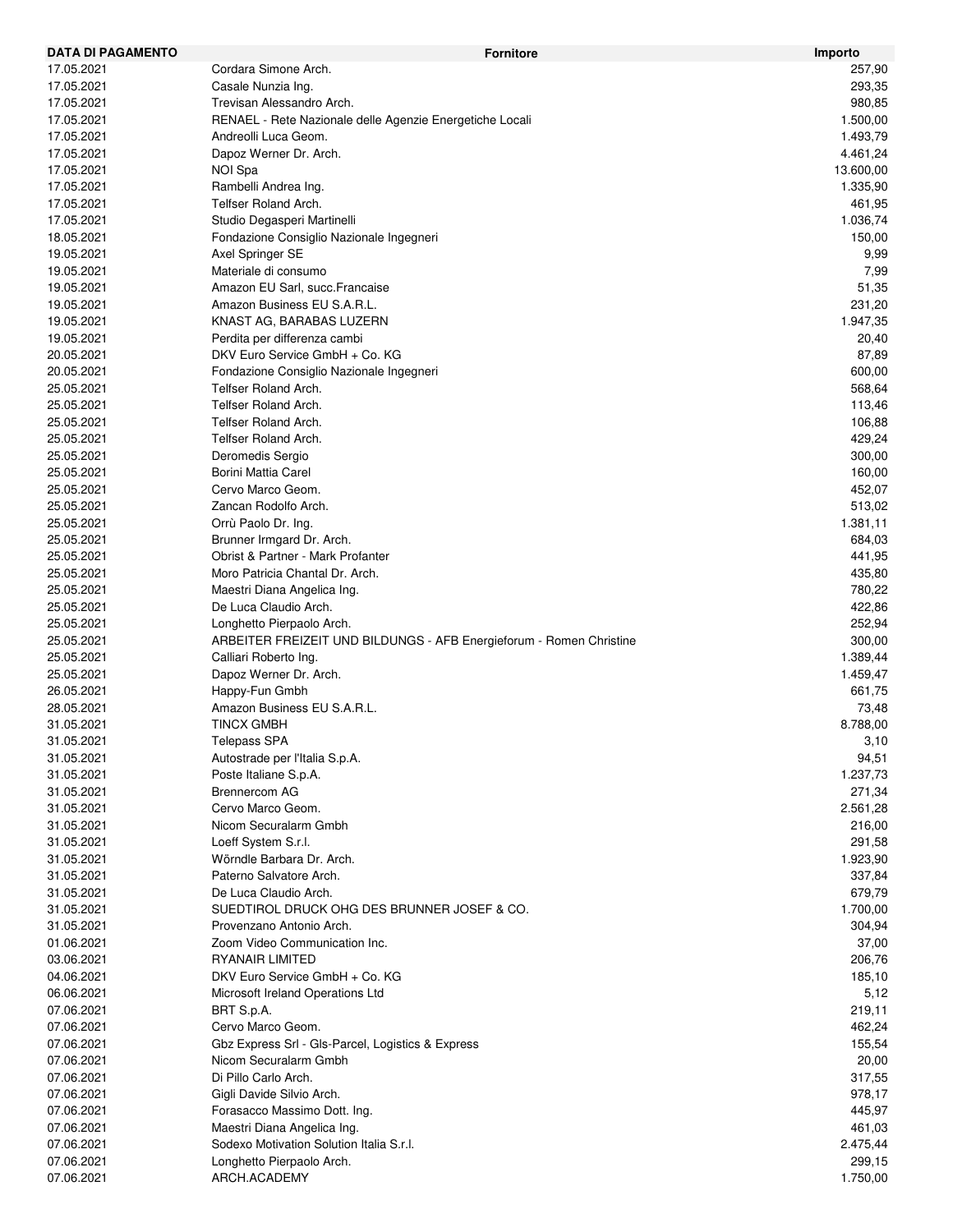| DATA DI PAGAMENTO        | <b>Fornitore</b>                                          | Importo            |
|--------------------------|-----------------------------------------------------------|--------------------|
| 07.06.2021               | Dr. Peer Peter                                            | 3.740,80           |
| 07.06.2021               | Calliari Roberto Ing.                                     | 3.907,85           |
| 07.06.2021               | Vassanelli Cristiano                                      | 855,04             |
| 07.06.2021               | DEKRA Testing and Certification S.r.l.                    | 4.800,00           |
| 07.06.2021               | TINKHAUSER GMBH                                           | 124,50             |
| 07.06.2021               | Telfser Roland Arch.                                      | 451,23             |
| 07.06.2021               | Telfser Roland Arch.                                      | 402,19             |
| 07.06.2021               | Pavan Alberto                                             | 300,00             |
| 07.06.2021               | Muscarella Rosalia Ing.                                   | 300,00             |
| 07.06.2021               | Microsoft Ireland Operations Ltd                          | 15,37              |
| 09.06.2023               | Il Sole 24 Ore S.p.A.                                     | 34,52              |
| 10.06.2023<br>10.06.2026 | Zoom Video Communication Inc.<br>KNAST AG, BARABAS LUZERN | 13,99<br>1.194,17  |
|                          |                                                           |                    |
| 10.06.2027<br>14.06.2023 | Perdita per differenza cambi<br>Demattio Martina          | 5,43<br>250,00     |
| 14.06.2026               | <b>FLYERALARM SRL</b>                                     | 855,32             |
| 14.06.2029               | Cervo Marco Geom.                                         | 1.405,30           |
| 14.06.2030               | Benassi Gian Carlo Dott. Ing.                             | 1.372,80           |
| 14.06.2031               | Busa Leopoldo Arch.                                       | 274,95             |
| 14.06.2032               | Graiff Marco Ing.                                         | 1.866,26           |
| 14.06.2033               | Cappelletti Sergio                                        | 865,73             |
| 14.06.2034               | Dapoz Werner Dr. Arch.                                    | 856,23             |
| 14.06.2035               | NOI Spa                                                   | 13.600,00          |
| 14.06.2036               | Chiogna Fabrizio Ing.                                     | 85,50              |
| 14.06.2037               | EXRG srl - Nilan / EXRG                                   | 480,00             |
| 14.06.2040               | Tüv Italia Srl -                                          | 1.702,00           |
| 14.06.2043               | Metro Italia Cash and Carry Spa                           | 15,82              |
| 16.06.2024               | Axel Springer SE                                          | 9,99               |
| 21.06.2023               | Acca Software Spa                                         | 718,20             |
| 21.06.2026               | DKV Euro Service GmbH + Co. KG                            | 225,91             |
| 21.06.2029               | Alpha & Beta Gen.mbH - Alpha Beta Piccadilly              | 160,20             |
| 21.06.2030               | Cervo Marco Geom.                                         | 1.705,30           |
| 21.06.2031               | Cabini Giuseppe Arch.                                     | 1.424,61           |
| 21.06.2032               | Friedl Raffeiner Grafik Studio des Friedrich Raffeiner    | 170,00             |
| 21.06.2033               | Paternoster Claudio Arch.                                 | 962,26             |
| 21.06.2034               | Ganz Stefania Arch.                                       | 722,60             |
| 21.06.2035               | Cordara Simone Arch.                                      | 257,90             |
| 21.06.2036               | Calliari Roberto Ing.                                     | 1.389,44           |
| 21.06.2037               | Dapoz Werner Dr. Arch.                                    | 641,28             |
| 21.06.2038               | Ex Libris Genossenschaft                                  | 8.401,44           |
| 21.06.2039               | ING. STUDIO BLASBICHLER G.M.B.H.                          | 435,72             |
| 21.06.2042               | Parisi Davide                                             | 920,00             |
| 21.06.2045               | Telfser Roland Arch.                                      | 423,60             |
| 22.06.2021<br>28.06.2021 | <b>B&amp;B VILLA PRINCI DI MORABITO F</b>                 | 240,46             |
| 28.06.2021               | Vodafone Italia Spa<br>Benedikter Manuel Arch.            | 225,82<br>2.394,11 |
| 28.06.2021               | Cervo Marco Geom.                                         | 1.476,48           |
| 28.06.2021               | Zancan Rodolfo Arch.                                      | 1.913,15           |
| 28.06.2021               | Stuffer Oscar Ing.                                        | 855,04             |
| 28.06.2021               | Orrù Paolo Dr. Ing.                                       | 3.178,76           |
| 28.06.2021               | Micheli Anita Arch.                                       | 3.008,83           |
| 28.06.2021               | Wörndle Barbara Dr. Arch.                                 | 922,72             |
| 28.06.2021               | Ganz Stefania Arch.                                       | 460,43             |
| 28.06.2021               | Sasso Alberto Arch.                                       | 354,41             |
| 28.06.2021               | Forasacco Massimo Dott. Ing.                              | 1.457,40           |
| 28.06.2021               | Scaratti Angelo Geom.                                     | 86,48              |
| 28.06.2021               | Moro Patricia Chantal Dr. Arch.                           | 449,20             |
| 28.06.2021               | Califano Studio Tecnico - Califano Fabio                  | 2.263,63           |
| 28.06.2021               | Maestri Diana Angelica Ing.                               | 392,17             |
| 28.06.2021               | De Luca Claudio Arch.                                     | 1.043,03           |
| 28.06.2021               | Architekten Haller & Ohnewein - Andreas Haller Arch. Dr.  | 2.957,38           |
| 28.06.2021               | Sozietät Monauni Moser Zöschg - Zöschg Elmar              | 1.423,32           |
| 28.06.2021               | Cornelio Sarah Arch.                                      | 4.078,00           |
| 28.06.2021               | Calliari Roberto Ing.                                     | 1.556,92           |
| 28.06.2021               | Ronchi Davide Arch.                                       | 85,50              |
| 28.06.2021               | RIL ry                                                    | 99,00              |
| 28.06.2021               | Telfser Roland Arch.                                      | 487,89             |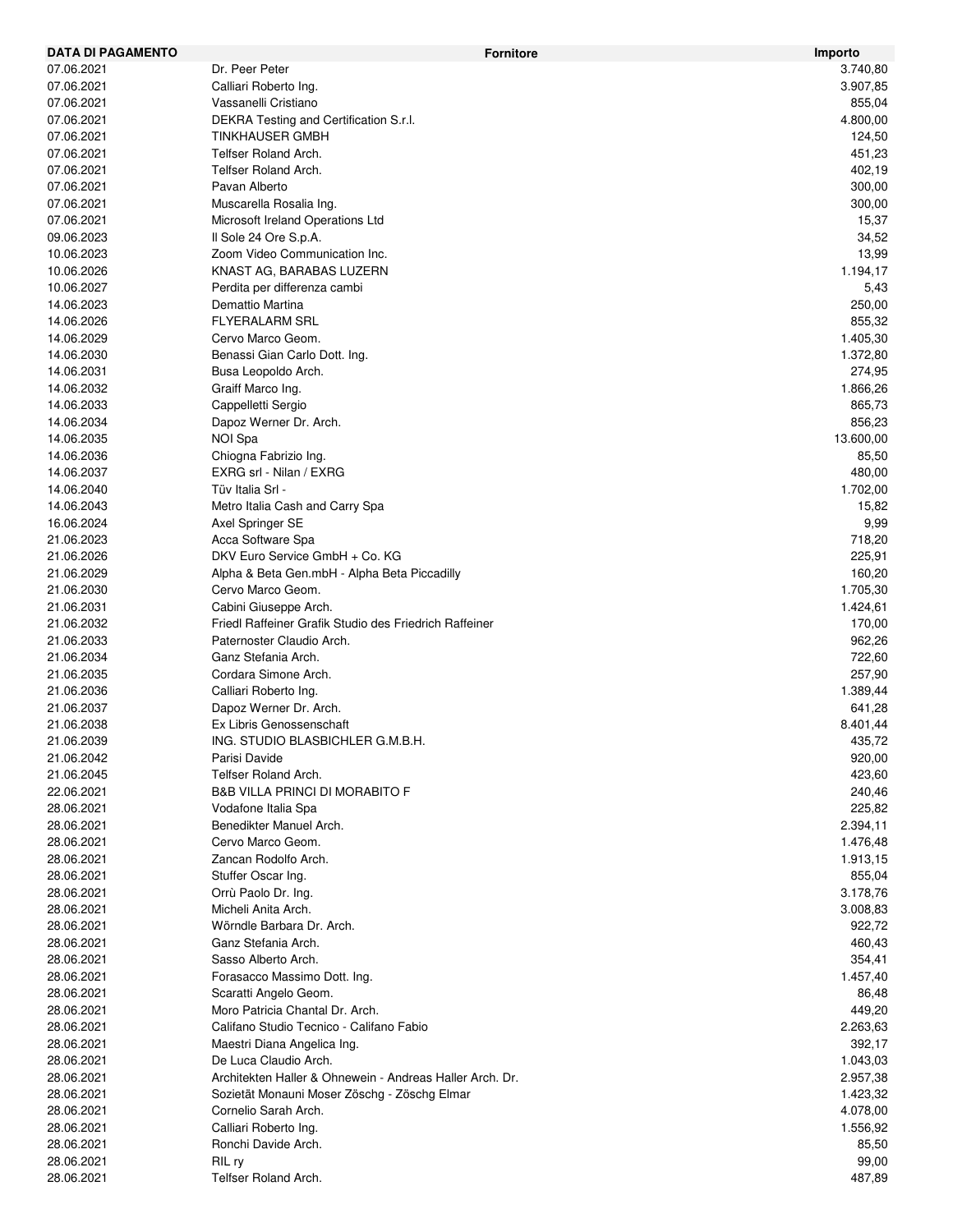| DATA DI PAGAMENTO | <b>Fornitore</b>                                                          | Importo   |
|-------------------|---------------------------------------------------------------------------|-----------|
| 28.06.2021        | Telfser Roland Arch.                                                      | 439,64    |
| 28.06.2021        | Telfser Roland Arch.                                                      | 110,17    |
| 28.06.2021        | <b>Telfser Roland Arch.</b>                                               | 113,08    |
| 30.06.2021        | <b>Telepass SPA</b>                                                       | 3,10      |
| 30.06.2021        | Autostrade per l'Italia S.p.A.                                            | 309,92    |
| 30.06.2021        | Sendinblue gmbh (Newsletter2Go)                                           | 15,00     |
| 30.06.2021        | Sendinblue gmbh (Newsletter2Go)                                           | 15,00     |
| 02.07.2021        | ARCH.ACADEMY                                                              | 1.400,00  |
| 03.07.2021        | Microsoft Ireland Operations Ltd                                          | 5,12      |
| 05.07.2021        | DKV Euro Service GmbH + Co. KG                                            | 305,72    |
| 05.07.2021        | Poste Italiane S.p.A.                                                     | 558,23    |
|                   | Brennercom AG                                                             | 259,50    |
| 05.07.2021        |                                                                           |           |
| 05.07.2021        | BRT S.p.A.                                                                | 213,92    |
| 05.07.2021        | Benedikter Manuel Arch.                                                   | 1.175,68  |
| 05.07.2021        | Silbernagl Gmbh                                                           | 156,64    |
| 05.07.2021        | Cervo Marco Geom.                                                         | 482,56    |
| 05.07.2021        | <b>Erlacher Peter</b>                                                     | 873,06    |
| 05.07.2021        | Gigli Davide Silvio Arch.                                                 | 454,00    |
| 05.07.2021        | Pichler Mark Geom.                                                        | 540,50    |
| 05.07.2021        | Colonna Margherita Arch.                                                  | 256,03    |
| 05.07.2021        | Ciaccia Simonetta Arch.                                                   | 339,80    |
| 05.07.2021        | Galparoli Frida Arch.                                                     | 497,83    |
| 05.07.2021        | Sozietät Monauni Moser Zöschg - Zöschg Elmar                              | 409,28    |
| 05.07.2021        | <b>CASTIGLIONI &amp; GITZL GMBH</b>                                       | 1.950,00  |
| 05.07.2021        | Calliari Roberto Ing.                                                     | 2.778,88  |
| 05.07.2021        | Cappelletti Sergio                                                        | 961,92    |
| 05.07.2021        | <b>Folie Patrick</b>                                                      | 942,82    |
| 05.07.2021        | Stauder Martin Arch.                                                      | 436,92    |
| 05.07.2021        | Ronchi Davide Arch.                                                       | 106,88    |
| 05.07.2021        | DEKRA Testing and Certification S.r.I.                                    | 300,00    |
| 05.07.2021        | NEW CO.RIS.EN SOCIETA' A RESPONSABILITA' LIMITATA SEMPLIFICA - Forti Nico | 1.600,00  |
| 05.07.2021        | Boscaro Christian                                                         | 800,00    |
| 05.07.2021        | Microsoft Ireland Operations Ltd                                          | 15,37     |
| 05.07.2021        | Zoom Video Communication Inc.                                             | 74,00     |
| 06.07.2021        | Eccher Stefano - Eccher Stefano (design)                                  | 2.150,00  |
| 07.07.2021        |                                                                           | 300,00    |
|                   | UNI - Ente Nazionale Italiano di Unificazione                             |           |
| 08.07.2021        | Il Sole 24 Ore S.p.A.                                                     | 33,19     |
| 08.07.2021        | Il Sole 24 Ore S.p.A.                                                     | 1,33      |
| 10.07.2021        | Zoom Video Communication Inc.                                             | 13,99     |
| 12.07.2021        | <b>WF Mechanik GmbH</b>                                                   | 11.590,40 |
| 12.07.2021        | Media Alpi Pubblicità S.r.l.                                              | 803,20    |
| 12.07.2021        | Cervo Marco Geom.                                                         | 492,77    |
| 12.07.2021        | Zancan Rodolfo Arch.                                                      | 641,28    |
| 12.07.2021        | Gbz Express Srl - Gls-Parcel, Logistics & Express                         | 39,88     |
| 12.07.2021        | Nicom Securalarm Gmbh                                                     | 216,00    |
| 12.07.2021        | De Luca Claudio Arch.                                                     | 594,60    |
| 12.07.2021        | KONVERTO S.p.A.                                                           | 171,20    |
| 12.07.2021        | Cornelio Sarah Arch.                                                      | 389,12    |
| 12.07.2021        | NOI Spa                                                                   | 13.600,00 |
| 12.07.2021        | <b>TYRE RETAIL SRL</b>                                                    | 398,76    |
| 12.07.2021        | EXRG srl - Nilan / EXRG                                                   | 1.458,38  |
| 12.07.2021        | Innerebner Günther - Innerebner Günther                                   | 500,00    |
| 12.07.2021        | Umsicht - Agentur für Umwelt und Kommunikation                            | 5.370,01  |
| 13.07.2021        | UNI - Ente Nazionale Italiano di Unificazione                             | 157,25    |
| 13.07.2021        | UNI - Ente Nazionale Italiano di Unificazione                             | 61,20     |
| 14.07.2021        | Axel Springer SE                                                          | 9,99      |
| 19.07.2021        | HOTEL SILLA DI N. LO VOI                                                  | 106,45    |
| 19.07.2021        | Paternoster Claudio Arch.                                                 | 745,51    |
| 19.07.2021        | <b>HDS Genossenschaft</b>                                                 | 252,00    |
| 19.07.2021        | Silbernagl Gmbh                                                           | 1.793,00  |
| 19.07.2021        | Friedl Raffeiner Grafik Studio des Friedrich Raffeiner                    | 1.270,00  |
| 19.07.2021        | Sodexo Motivation Solution Italia S.r.l.                                  | 2.941,04  |
| 19.07.2021        | Guardini Mattia Ing.                                                      | 427,52    |
| 19.07.2021        |                                                                           | 366,00    |
|                   | Stagni Elena Ing.                                                         |           |
| 19.07.2021        | Alumix srl                                                                | 598,50    |
| 20.07.2021        | DKV Euro Service GmbH + Co. KG                                            | 161,33    |
| 20.07.2021        | Fondazione Consiglio Nazionale Ingegneri                                  | 150,00    |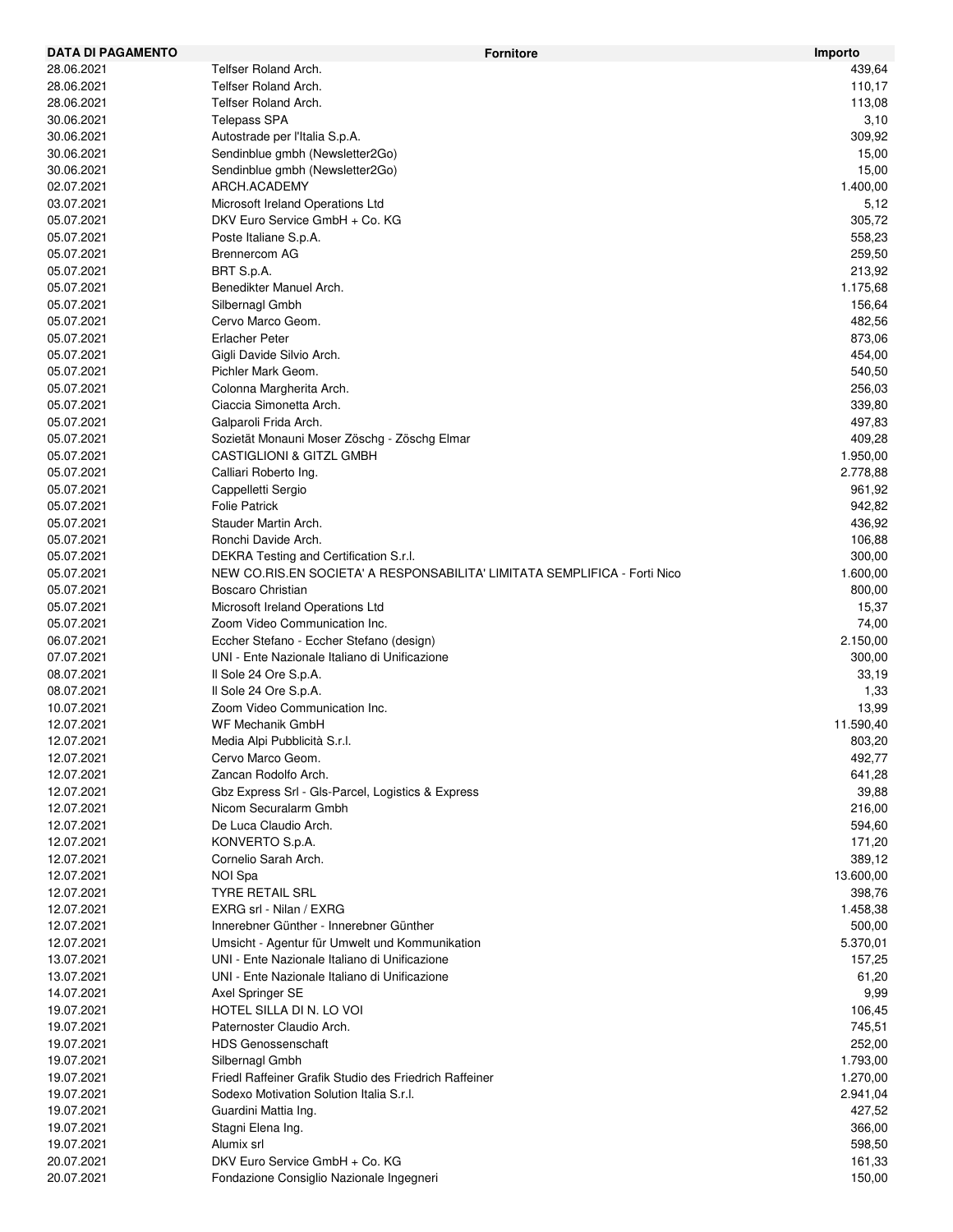| <b>DATA DI PAGAMENTO</b> | <b>Fornitore</b>                                                                       | Importo  |
|--------------------------|----------------------------------------------------------------------------------------|----------|
| 20.07.2021               | Fondazione Consiglio Nazionale Ingegneri                                               | 150,00   |
| 20.07.2021               | Fondazione Consiglio Nazionale Ingegneri                                               | 150,00   |
| 20.07.2021               | Fondazione Consiglio Nazionale Ingegneri                                               | 150,00   |
| 20.07.2021               | Fondazione Consiglio Nazionale Ingegneri                                               | 150,00   |
| 26.07.2021               | Poste Italiane S.p.A.                                                                  | 1.059,55 |
| 26.07.2021               | Mair Michael Per. Ind.                                                                 | 967,05   |
| 26.07.2021               | Cervo Marco Geom.                                                                      | 1.862,94 |
| 26.07.2021               | Gigli Davide Silvio Arch.                                                              | 476,11   |
| 26.07.2021               | Pritelli Francesco Dott. Ing. Studio - Pritelli Francesco Ing.                         | 213,76   |
| 26.07.2021               | Forasacco Massimo Dott. Ing.                                                           |          |
|                          |                                                                                        | 1.263,48 |
| 26.07.2021               | Maestri Diana Angelica Ing.                                                            | 1.313,43 |
| 26.07.2021               | De Luca Claudio Arch.                                                                  | 395,18   |
| 26.07.2021               | Architekten Haller & Ohnewein - Andreas Haller Arch. Dr.                               | 4.999,85 |
| 26.07.2021               | Longhetto Pierpaolo Arch.                                                              | 234,86   |
| 26.07.2021               | Calliari Roberto Ing.                                                                  | 4.177,77 |
| 26.07.2021               | <b>Folie Patrick</b>                                                                   | 595,46   |
| 26.07.2021               | Dapoz Werner Dr. Arch.                                                                 | 3.245,41 |
| 26.07.2021               | Stauder Martin Arch.                                                                   | 489,17   |
| 26.07.2021               | Ciurnelli Stefano ing.                                                                 | 855,04   |
| 26.07.2021               | Gehl Architects ApS                                                                    | 1.500,00 |
| 26.07.2021               | Telfser Roland Arch.                                                                   | 534,61   |
| 26.07.2021               | Telfser Roland Arch.                                                                   | 408,39   |
| 26.07.2021               | Telfser Roland Arch.                                                                   | 389,03   |
| 26.07.2021               | Telfser Roland Arch.                                                                   | 408,39   |
| 26.07.2021               | Telfser Roland Arch.                                                                   | 442,77   |
| 29.07.2021               | Energia 4.0 srl                                                                        | 64,50    |
| 29.07.2021               | <b>VELOVENDO GMBH</b>                                                                  | 107,80   |
| 30.07.2021               | Telepass SPA                                                                           | 3,10     |
|                          |                                                                                        |          |
| 30.07.2021               | Autostrade per l'Italia S.p.A.                                                         | 217,46   |
| 02.08.2021               | <b>Brennercom AG</b>                                                                   | 285,31   |
| 02.08.2021               | Mair Michael Per.Ind.                                                                  | 518,07   |
| 02.08.2021               | Cervo Marco Geom.                                                                      | 128,42   |
| 02.08.2021               | Zancan Rodolfo Arch.                                                                   | 684,03   |
| 02.08.2021               | Schenker Italiana Spa                                                                  | 552,58   |
| 02.08.2021               | Di Pillo Carlo Arch.                                                                   | 270,45   |
| 02.08.2021               | Maestri Diana Angelica Ing.                                                            | 461,03   |
| 02.08.2021               | Rosita Romeo - ROMEO ROSARIA GIUSEPPINA                                                | 1.505,00 |
| 02.08.2021               | Sozietät Monauni Moser Zöschg - Zöschg Elmar                                           | 421,99   |
| 02.08.2021               | Cappelletti Sergio                                                                     | 961,92   |
| 02.08.2021               | Inggeo OHG - Inggeo OHG des Ing. jr. Walter Pichler und Geom. Gerhard Unterkalmsteiner | 854,39   |
| 02.08.2021               | TINCX GMBH                                                                             | 2.878,40 |
| 03.08.2021               | SIB Società Italiana Brevetti Spa                                                      | 3.519,50 |
| 03.08.2021               | Microsoft Ireland Operations Ltd                                                       | 5,12     |
| 04.08.2021               | DKV Euro Service GmbH + Co. KG                                                         | 253,17   |
| 04.08.2021               | Microsoft Ireland Operations Ltd                                                       | 15,37    |
| 09.08.2021               | The VBA Guys di Lanaro Alex                                                            | 1.400,00 |
| 09.08.2021               | Il Sole 24 Ore S.p.A.                                                                  | 34,52    |
| 09.08.2021               | Athesia Druck GmbH                                                                     | 8.767,04 |
|                          |                                                                                        |          |
| 09.08.2021               | Poste Italiane S.p.A.                                                                  | 270,84   |
| 09.08.2021               | Pichler Walter Ing.                                                                    | 465,05   |
| 09.08.2021               | <b>WF Mechanik GmbH</b>                                                                | 602,00   |
| 09.08.2021               | Dario e Mion Architetti - Dario Carlo Arch.                                            | 444,10   |
| 09.08.2021               | Cervo Marco Geom.                                                                      | 123,35   |
| 09.08.2021               | Gbz Express Srl - Gls-Parcel, Logistics & Express                                      | 115,44   |
| 09.08.2021               | Paternoster Claudio Arch.                                                              | 2.428,70 |
| 09.08.2021               | Di Pillo Carlo Arch.                                                                   | 271,74   |
| 09.08.2021               | Ausserhofer Georg Dr. Ing.                                                             | 2.377,09 |
| 09.08.2021               | Wörndle Barbara Dr. Arch.                                                              | 2.415,47 |
| 09.08.2021               | Pichler Mark Geom.                                                                     | 1.236,29 |
| 09.08.2021               | Bonotto Mauro Arch.                                                                    | 226,04   |
| 09.08.2021               | Schiappelli Zeno Arch.                                                                 | 332,80   |
| 09.08.2021               | Sodexo Motivation Solution Italia S.r.I.                                               | 3.220,40 |
| 09.08.2021               | Esperia Srl                                                                            | 2.381,00 |
| 09.08.2021               | Esposito Laura Arch.                                                                   | 229,08   |
| 09.08.2021               | KONVERTO S.p.A.                                                                        | 35,00    |
| 09.08.2021               | Sozietät Monauni Moser Zöschg - Zöschg Elmar                                           | 453,45   |
| 09.08.2021               | Cornelio Sarah Arch.                                                                   | 450,67   |
|                          |                                                                                        |          |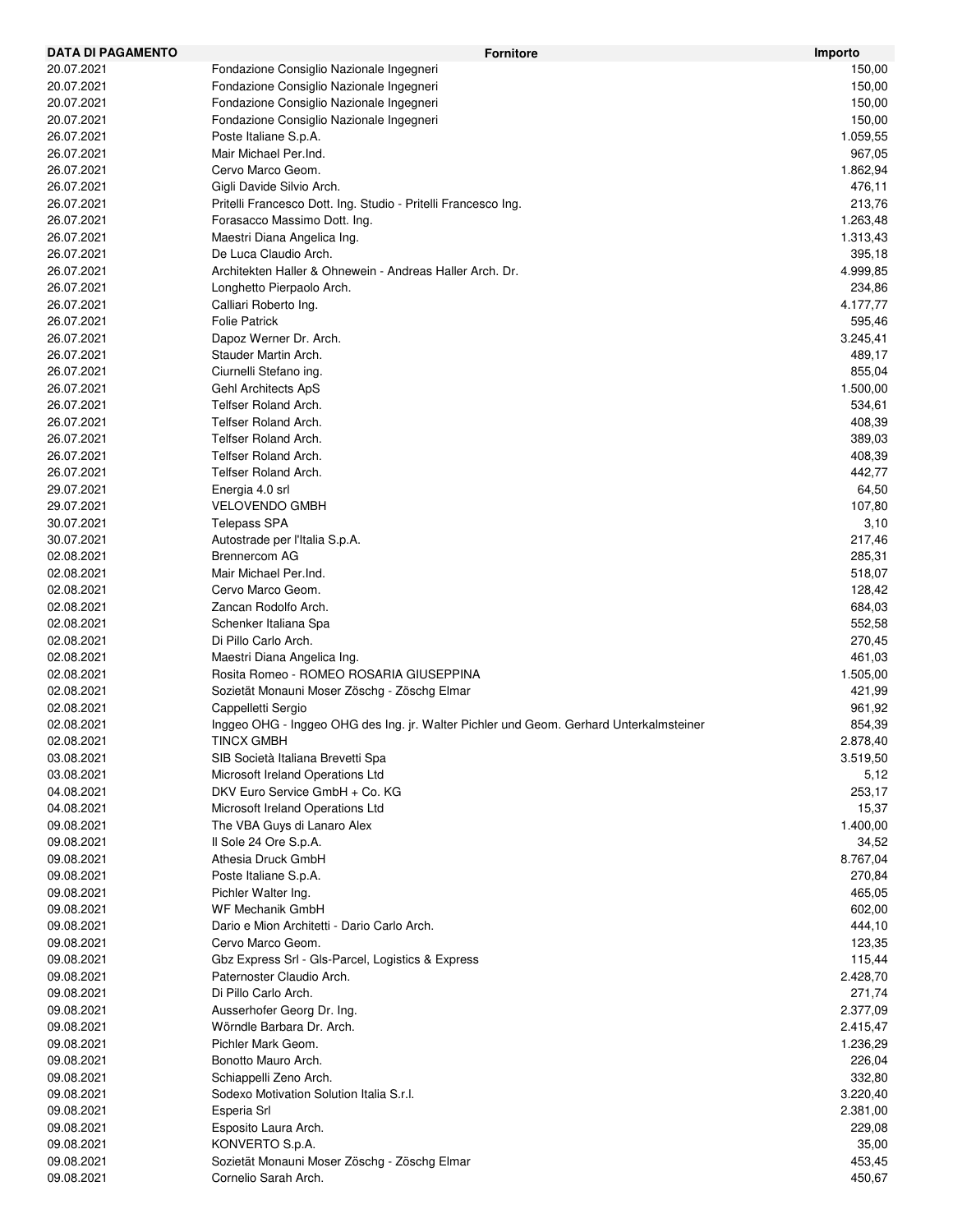| <b>DATA DI PAGAMENTO</b> | <b>Fornitore</b>                                                                                          | Importo   |
|--------------------------|-----------------------------------------------------------------------------------------------------------|-----------|
| 09.08.2021               | Calliari Roberto Ing.                                                                                     | 871,28    |
| 09.08.2021               | EXRG srl - Nilan / EXRG                                                                                   | 1.200,00  |
| 09.08.2021               | Onsight d. Kofler Benjamin                                                                                | 335,00    |
| 09.08.2021               | ASSOCIATION EUROPEAN ENERGY AWARD AISBL                                                                   | 19.544,10 |
| 10.08.2021               | Zoom Video Communication Inc.                                                                             | 13,99     |
| 16.08.2021               | Cervo Marco Geom.                                                                                         | 421,54    |
| 16.08.2021               | Stecher Martin Arch.                                                                                      | 4.168,77  |
| 16.08.2021               | Nicom Securalarm Gmbh                                                                                     | 216,00    |
| 16.08.2021               | Malavolta Luca Arch.                                                                                      | 584,79    |
|                          |                                                                                                           |           |
| 16.08.2021               | Loeff System S.r.l.                                                                                       | 221,26    |
| 16.08.2021               | Scaratti Angelo Geom.                                                                                     | 498,21    |
| 16.08.2021               | Galparoli Frida Arch.                                                                                     | 224,62    |
| 16.08.2021               | NOI Spa                                                                                                   | 13.600,00 |
| 16.08.2021               | STA Strutture Trasporto Alto Adige Spa - Dejaco Joachim                                                   | 15.304,83 |
| 18.08.2021               | Axel Springer SE                                                                                          | 9,99      |
| 20.08.2023               | DKV Euro Service GmbH + Co. KG                                                                            | 186,63    |
| 23.08.2023               | Poste Italiane S.p.A.                                                                                     | 1.086,65  |
| 23.08.2024               | Zeppelin Group GmbH                                                                                       | 350,00    |
| 23.08.2025               | Vodafone Italia Spa                                                                                       | 14,68     |
| 23.08.2026               | Scaratti Angelo Geom.                                                                                     | 294,34    |
| 23.08.2027               | Scanavini Claudio Ing. Studio Tecnico                                                                     | 1.197,02  |
| 23.08.2028               | Longhetto Pierpaolo Arch.                                                                                 | 252,94    |
| 23.08.2029               | NOI Spa                                                                                                   | 300,00    |
| 23.08.2030               | Fronius Italia Srl                                                                                        | 600,00    |
| 23.08.2031               | INTESA SANPAOLO CASA S.P.A.                                                                               |           |
|                          |                                                                                                           | 65,15     |
| 23.08.2032               | Friesenecker & Pancheri d. Flavia Pancheri                                                                | 680,00    |
| 25.08.2021               | Digital River GmbH                                                                                        | 185,90    |
| 30.08.2021               | WF Mechanik GmbH                                                                                          | 1.401,00  |
| 30.08.2021               | Mair Michael Per.Ind.                                                                                     | 533,86    |
| 30.08.2021               | Dario e Mion Architetti - Dario Carlo Arch.                                                               | 250,93    |
| 30.08.2021               | Cervo Marco Geom.                                                                                         | 1.389,54  |
| 30.08.2021               | Geotecnica Srl - Giuseppe Mosconi Geom.                                                                   | 363,79    |
| 30.08.2021               | Orrù Paolo Dr. Ing.                                                                                       | 1.021,07  |
| 30.08.2021               | Brunner Irmgard Dr. Arch.                                                                                 | 1.074,62  |
| 30.08.2021               | Bianchi Alessandra Arch.                                                                                  | 210,38    |
| 30.08.2021               | Micheli Anita Arch.                                                                                       | 1.918,28  |
| 30.08.2021               | Forasacco Massimo Dott. Ing.                                                                              | 426,88    |
| 30.08.2021               | Klammsteiner Norbert Ing.                                                                                 | 342,02    |
| 30.08.2021               | Moro Patricia Chantal Dr. Arch.                                                                           | 447,08    |
|                          |                                                                                                           |           |
| 30.08.2021               | Cultura & Ambiente di Roberto Sacchi - Sacchi Roberto                                                     | 106,00    |
| 30.08.2021               | Rosita Romeo - ROMEO ROSARIA GIUSEPPINA                                                                   | 819,67    |
| 30.08.2021               | Sozietät Monauni Moser Zöschg - Zöschg Elmar                                                              | 478,98    |
| 30.08.2021               | Cornelio Sarah Arch.                                                                                      | 439,39    |
| 30.08.2021               | Calliari Roberto Ing.                                                                                     | 1.077,88  |
| 30.08.2021               | Dapoz Werner Dr. Arch.                                                                                    | 4.154,36  |
| 30.08.2021               | Stauder Martin Arch.                                                                                      | 1.015,06  |
| 30.08.2021               | Rambelli Andrea Ing.                                                                                      | 2.848,38  |
| 30.08.2021               | Telfser Roland Arch.                                                                                      | 427,92    |
| 30.08.2021               | Institut fuer Wirtschaftsfoerderung der Handels-, Industie-, Handwerks- und - Landwirtschaftskammer Bozen | 316,00    |
| 30.08.2021               | <b>Telepass SPA</b>                                                                                       | 3,10      |
| 30.08.2021               | Autostrade per l'Italia S.p.A.                                                                            | 115,66    |
| 30.08.2021               | Facebook Ireland Limited                                                                                  | 8,97      |
|                          | NEW CO.RIS.EN SOCIETA' A RESPONSABILITA' LIMITATA SEMPLIFICA - Forti Nico                                 |           |
| 31.08.2021               |                                                                                                           | 320,00    |
| 01.09.2021               | Wepa srl - OBI                                                                                            | 92,25     |
| 03.09.2021               | Microsoft Ireland Operations Ltd                                                                          | 5,12      |
| 04.09.2021               | Microsoft Ireland Operations Ltd                                                                          | 15,37     |
| 06.09.2021               | Boscaro Christian                                                                                         | 800,00    |
| 06.09.2021               | DKV Euro Service GmbH + Co. KG                                                                            | 155,52    |
| 06.09.2021               | Brennercom AG                                                                                             | 217,66    |
| 06.09.2021               | Gbz Express Srl - Gls-Parcel, Logistics & Express                                                         | 8,52      |
| 06.09.2021               | Malavolta Luca Arch.                                                                                      | 325,02    |
| 06.09.2021               | Friedl Raffeiner Grafik Studio des Friedrich Raffeiner                                                    | 2.640,00  |
| 06.09.2021               | Paternoster Claudio Arch.                                                                                 | 1.594,87  |
| 06.09.2021               | Benassi Gian Carlo Dott. Ing.                                                                             | 334,11    |
| 06.09.2021               | Progetto e Ambiente di Cavallazzi Matteo Ing. - Cavallazzi Matteo                                         | 241,89    |
| 06.09.2021               | Ganz Stefania Arch.                                                                                       | 223,97    |
| 06.09.2021               | Metánoia studio di Di Benedetto Stefania - Di Benedetto Stefania                                          | 314,56    |
|                          |                                                                                                           |           |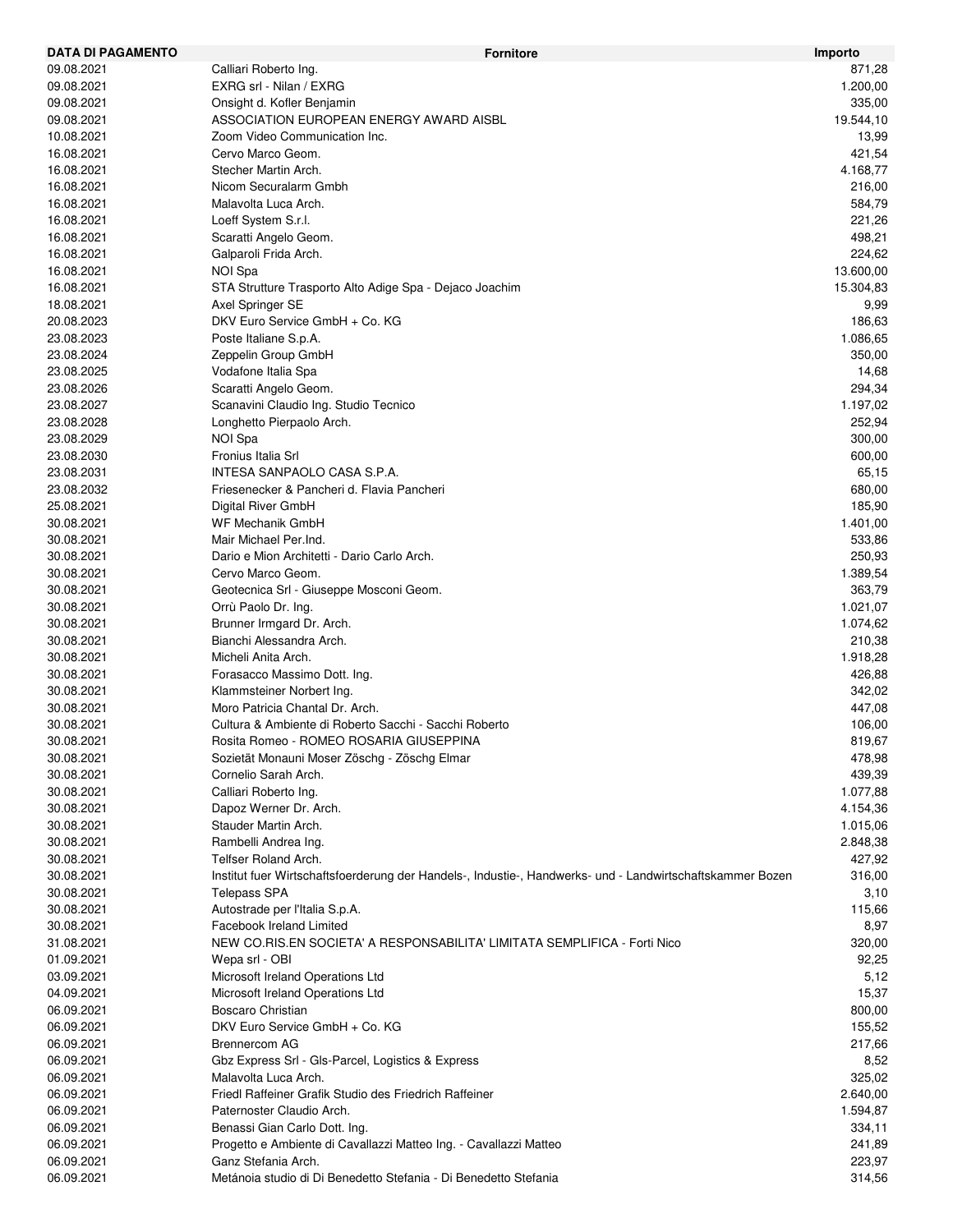| <b>DATA DI PAGAMENTO</b> |                                              | <b>Fornitore</b> | Importo   |
|--------------------------|----------------------------------------------|------------------|-----------|
| 06.09.2021               | Ciaccia Simonetta Arch.                      |                  | 419,64    |
| 06.09.2021               | Schiappelli Zeno Arch.                       |                  | 332,80    |
| 06.09.2021               | Sodexo Motivation Solution Italia S.r.l.     |                  | 2.878,96  |
| 06.09.2021               | De Luca Claudio Arch.                        |                  | 481,14    |
| 06.09.2021               | Sozietät Monauni Moser Zöschg - Zöschg Elmar |                  | 454,93    |
| 06.09.2021               | Calliari Roberto Ing.                        |                  | 325,02    |
| 06.09.2021               | Cappelletti Sergio                           |                  | 1.453,57  |
| 06.09.2021               | <b>TINKHAUSER GMBH</b>                       |                  |           |
|                          |                                              |                  | 99,60     |
| 06.09.2021               | NOI Spa                                      |                  | 13.600,00 |
| 06.09.2021               | Stoll Margareth - Stoll Margareth            |                  | 7.160,40  |
| 06.09.2021               | EXRG srl - Nilan / EXRG                      |                  | 300,00    |
| 06.09.2021               | DANY srls - Car wash Dany                    |                  | 40,98     |
| 06.09.2021               | Bergmeister s.r.l. - Arch. Prandini Nadia    |                  | 5.046,16  |
| 06.09.2021               | Telfser Roland Arch.                         |                  | 435,44    |
| 09.09.2021               | Il Sole 24 Ore S.p.A.                        |                  | 34,52     |
| 10.09.2021               | Zoom Video Communication Inc.                |                  | 87,99     |
| 11.09.2021               | Arrotondamenti passivi                       |                  | 0,30      |
| 11.09.2021               | Hotel Bozen S.r.l. - Sheraton Four Points    |                  | 157,45    |
| 13.09.2021               | <b>Muehlberger Matthias</b>                  |                  | 400,00    |
| 13.09.2021               | <b>Energieinstitut Vorarlberg</b>            |                  | 824,00    |
| 13.09.2021               | Energieinstitut Vorarlberg                   |                  | 4.542,00  |
| 13.09.2021               | Nicom Securalarm Gmbh                        |                  | 216,00    |
|                          |                                              |                  |           |
| 13.09.2021               | Loeff System S.r.l.                          |                  | 56,94     |
| 13.09.2021               | Di Pillo Carlo Arch.                         |                  | 249,53    |
| 13.09.2021               | Bergmeister s.r.l. - Arch. Prandini Nadia    |                  | 1.940,40  |
| 13.09.2021               | Bianchi Alessandra Arch.                     |                  | 210,38    |
| 13.09.2021               | Forasacco Massimo Dott. Ing.                 |                  | 582,99    |
| 13.09.2021               | Scaratti Angelo Geom.                        |                  | 472,34    |
| 13.09.2021               | Esperia Srl                                  |                  | 580,00    |
| 13.09.2021               | Longhetto Pierpaolo Arch.                    |                  | 332,88    |
| 13.09.2021               | KONVERTO S.p.A.                              |                  | 75,00     |
| 13.09.2021               | <b>Folie Patrick</b>                         |                  | 490,46    |
| 13.09.2021               | Stauder Martin Arch.                         |                  | 423,31    |
| 13.09.2021               | Irene SB Srl                                 |                  | 500,00    |
| 13.09.2021               | Directa Media GmbH                           |                  |           |
|                          | Girardi Gmbh                                 |                  | 98,00     |
| 14.09.2021               |                                              |                  | 107,70    |
| 14.09.2021               | Amazon EU S.a.r.l. - Succursale italiana     |                  | 1,97      |
| 15.09.2021               | Amazon Business EU S.A.R.L.                  |                  | 182,40    |
| 15.09.2021               | Axel Springer SE                             |                  | 9,99      |
| 16.09.2021               | Amazon Business EU S.A.R.L.                  |                  | 151,63    |
| 16.09.2021               | Amazon Business EU S.A.R.L.                  |                  | 49,16     |
| 16.09.2021               | Amazon Business EU S.A.R.L.                  |                  | 63,90     |
| 17.09.2021               | Amazon Business EU S.A.R.L.                  |                  | 65,50     |
| 17.09.2021               | <b>Autdors Sports Limited</b>                |                  | 32,65     |
| 18.09.2021               | Amazon Business EU S.A.R.L.                  |                  | 32,78     |
| 19.09.2021               | ShenZhenShiRuiBangDeDianZiYouXianGongSi      |                  | 26,76     |
| 20.09.2021               | Demetz Gerold Geom.                          |                  | 460,21    |
| 20.09.2021               | <b>HDS Genossenschaft</b>                    |                  | 98,00     |
| 20.09.2021               | Cervo Marco Geom.                            |                  | 906,69    |
|                          |                                              |                  |           |
| 20.09.2021               | Hotel Bozen S.r.I. - Sheraton Four Points    |                  | 3.120,00  |
| 20.09.2021               | Paternoster Claudio Arch.                    |                  | 2.057,82  |
| 20.09.2021               | Orrù Paolo Dr. Ing.                          |                  | 461,84    |
| 20.09.2021               | Ausserhofer Georg Dr. Ing.                   |                  | 235,86    |
| 20.09.2021               | Micheli Anita Arch.                          |                  | 918,06    |
| 20.09.2021               | Wörndle Barbara Dr. Arch.                    |                  | 2.060,98  |
| 20.09.2021               | Gigli Davide Silvio Arch.                    |                  | 1.576,50  |
| 20.09.2021               | Forasacco Massimo Dott. Ing.                 |                  | 2.176,59  |
| 20.09.2021               | Scaratti Angelo Geom.                        |                  | 658,01    |
| 20.09.2021               | Califano Studio Tecnico - Califano Fabio     |                  | 1.101,68  |
| 20.09.2021               | Maestri Diana Angelica Ing.                  |                  | 475,11    |
| 20.09.2021               | Cornelio Sarah Arch.                         |                  | 473,23    |
| 20.09.2021               | Calliari Roberto Ing.                        |                  | 2.286,04  |
| 20.09.2021               | <b>Folie Patrick</b>                         |                  |           |
|                          |                                              |                  | 157,63    |
| 20.09.2021               | Andreolli Luca Geom.                         |                  | 883,07    |
| 20.09.2021               | Stauder Martin Arch.                         |                  | 1.152,47  |
| 20.09.2021               | Zeit Online Gmbh                             |                  | 36,40     |
| 20.09.2021               | Telfser Roland Arch.                         |                  | 432,43    |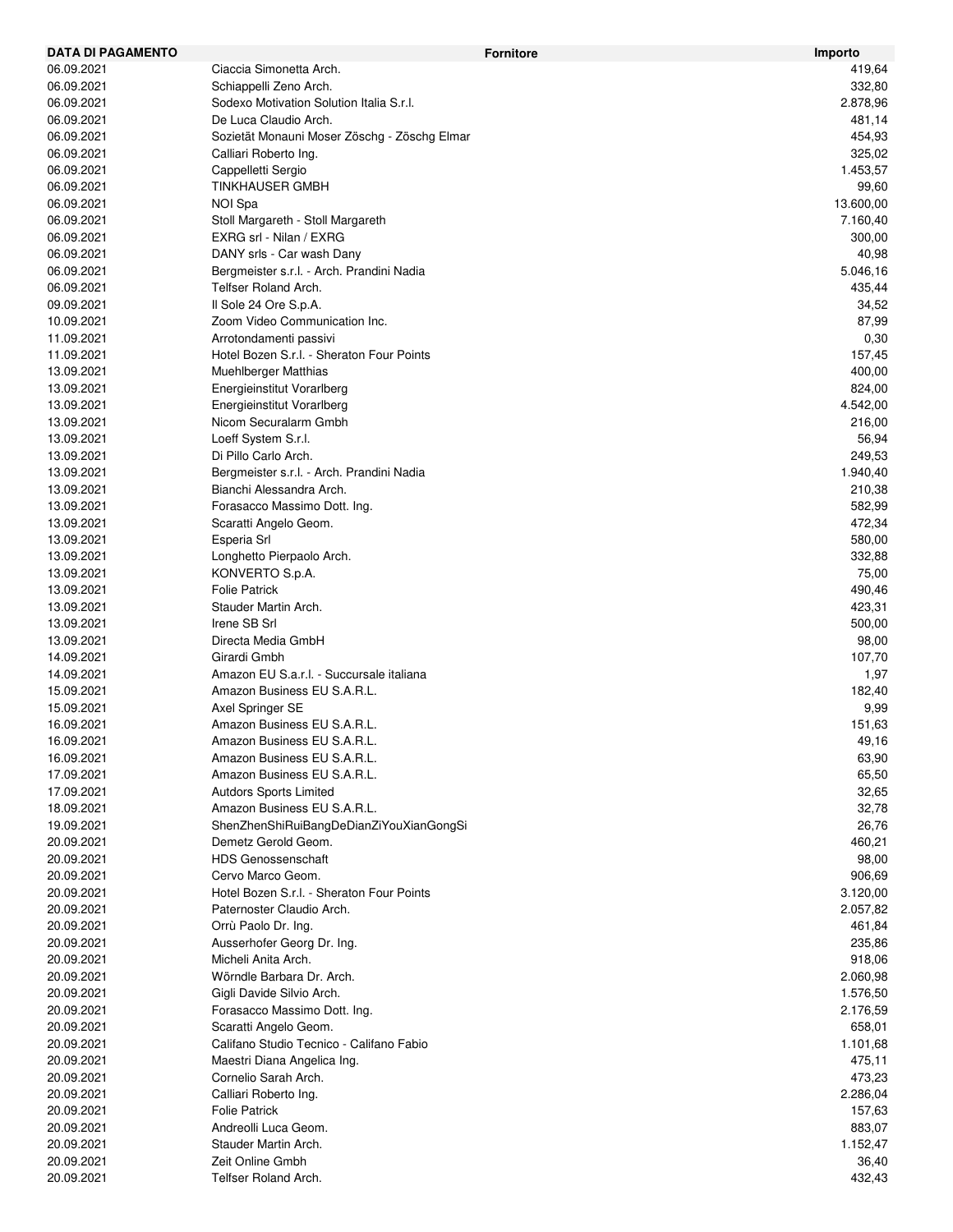| DATA DI PAGAMENTO |                                                             | <b>Fornitore</b> | Importo  |
|-------------------|-------------------------------------------------------------|------------------|----------|
| 20.09.2021        | Telfser Roland Arch.                                        |                  | 441,65   |
| 20.09.2021        | Telfser Roland Arch.                                        |                  | 462,33   |
| 20.09.2021        | DKV Euro Service GmbH + Co. KG                              |                  | 112,03   |
| 27.09.2021        | Cervo Marco Geom.                                           |                  | 1.171,27 |
| 27.09.2021        | Forasacco Massimo Dott. Ing.                                |                  | 1.308,58 |
| 27.09.2021        | De Luca Claudio Arch.                                       |                  | 479,12   |
| 27.09.2021        | Calliari Roberto Ing.                                       |                  | 252,24   |
| 27.09.2021        | Dapoz Werner Dr. Arch.                                      |                  | 946,20   |
| 27.09.2021        | KronSafety GmbH                                             |                  | 756,00   |
|                   |                                                             |                  |          |
| 28.09.2021        | Sendinblue gmbh (Newsletter2Go)                             |                  | 45,00    |
| 30.09.2021        | <b>Telepass SPA</b>                                         |                  | 3,10     |
| 30.09.2021        | Autostrade per l'Italia S.p.A.                              |                  | 50,74    |
| 30.09.2021        | Imposta di bollo su c/c                                     |                  | 8,33     |
| 30.09.2021        | Libera Università di Bolzano                                |                  | 4.049,96 |
| 30.09.2021        | Hotel Polo di Mariani di Rughi A. & C. sas                  |                  | 88,56    |
| 30.09.2021        | Hotel Polo di Mariani di Rughi A. & C. sas                  |                  | 9,00     |
| 30.09.2021        | <b>Facebook Ireland Limited</b>                             |                  | 40,80    |
| 04.10.2021        | FF Media GmbH                                               |                  | 148,00   |
| 04.10.2021        | Poste Italiane S.p.A.                                       |                  | 782,80   |
| 04.10.2021        | Alpha & Beta Gen.mbH - Alpha Beta Piccadilly                |                  | 175,50   |
| 04.10.2021        | WF Mechanik GmbH                                            |                  | 3.247,00 |
| 04.10.2021        | <b>Brennercom AG</b>                                        |                  | 216,19   |
| 04.10.2021        | Geotecnica Srl - Giuseppe Mosconi Geom.                     |                  | 600,00   |
| 04.10.2021        | Hotel Bozen S.r.I. - Sheraton Four Points                   |                  | 272,73   |
| 04.10.2021        | Nicom Securalarm Gmbh                                       |                  | 216,00   |
| 04.10.2021        | Società Italiana Autori ed Editori                          |                  | 134,32   |
| 04.10.2021        | Di Pillo Carlo Arch.                                        |                  | 321,76   |
|                   |                                                             |                  |          |
| 04.10.2021        | Gigli Davide Silvio Arch.                                   |                  | 471,09   |
| 04.10.2021        | Moro Patricia Chantal Dr. Arch.                             |                  | 498,08   |
| 04.10.2021        | Maestri Diana Angelica Ing.                                 |                  | 416,83   |
| 04.10.2021        | Sodexo Motivation Solution Italia S.r.l.                    |                  | 2.273,68 |
| 04.10.2021        | Esperia Srl                                                 |                  | 240,00   |
| 04.10.2021        | De Luca Claudio Arch.                                       |                  | 402,21   |
| 04.10.2021        | <b>CASTIGLIONI &amp; GITZL GMBH</b>                         |                  | 1.950,00 |
| 04.10.2021        | Cappelletti Sergio                                          |                  | 1.603,20 |
| 04.10.2021        | Stauder Martin Arch.                                        |                  | 2.223,40 |
| 04.10.2021        | Bernard Luca Arch.                                          |                  | 106,88   |
| 04.10.2021        | Telfser Roland Arch.                                        |                  | 496,43   |
| 04.10.2021        | Telfser Roland Arch.                                        |                  | 579,73   |
| 04.10.2021        | Telfser Roland Arch.                                        |                  | 437,13   |
| 04.10.2021        | Telfser Roland Arch.                                        |                  | 131,23   |
| 04.10.2021        | Telfser Roland Arch.                                        |                  | 531,79   |
| 04.10.2021        | Telfser Roland Arch.                                        |                  | 431,68   |
| 04.10.2021        | Studio Degasperi Martinelli                                 |                  | 668,00   |
| 05.10.2021        | DKV Euro Service GmbH + Co. KG                              |                  | 75,94    |
| 05.10.2021        | Microsoft Ireland Operations Ltd                            |                  | 15,37    |
| 05.10.2021        | Microsoft Ireland Operations Ltd                            |                  | 5,12     |
| 05.10.2021        |                                                             |                  |          |
|                   | Parcheggiare srl                                            |                  | 24,70    |
| 07.10.2021        | Teamwork srl                                                |                  | 2.000,00 |
| 07.10.2021        | Fondazione Consiglio Nazionale Ingegneri                    |                  | 750,00   |
| 10.10.2021        | Zoom Video Communication Inc.                               |                  | 13,99    |
| 11.10.2021        | <b>HDS Genossenschaft</b>                                   |                  | 126,00   |
| 11.10.2021        | Nomisma Spa                                                 |                  | 6.450,00 |
| 11.10.2021        | Telfser Roland Arch.                                        |                  | 485,45   |
| 11.10.2021        | Cervo Marco Geom.                                           |                  | 123,35   |
| 11.10.2021        | Gbz Express Srl - Gls-Parcel, Logistics & Express           |                  | 78,86    |
| 11.10.2021        | Orrù Paolo Dr. Ing.                                         |                  | 981,10   |
| 11.10.2021        | Ausserhofer Georg Dr. Ing.                                  |                  | 943,28   |
| 11.10.2021        | Bianchi Alessandra Arch.                                    |                  | 210,38   |
| 11.10.2021        | Forasacco Massimo Dott. Ing.                                |                  | 409,25   |
| 11.10.2021        | Cornacchini De Boni Studio Arch. Ass.to - Cornacchini Paolo |                  | 265,84   |
| 11.10.2021        | Architekten Haller & Ohnewein - Andreas Haller Arch. Dr.    |                  | 5.322,11 |
| 11.10.2021        | KONVERTO S.p.A.                                             |                  | 85,00    |
| 11.10.2021        | Sozietät Monauni Moser Zöschg - Zöschg Elmar                |                  | 446,58   |
| 11.10.2021        |                                                             |                  |          |
|                   | Calliari Roberto Ing.                                       |                  | 1.001,47 |
| 11.10.2021        | Infominds SPA/AG                                            |                  | 1.807,80 |
| 11.10.2021        | DEMOS 2.0 - SOCIETA' COOPERATIVA                            |                  | 1.350,00 |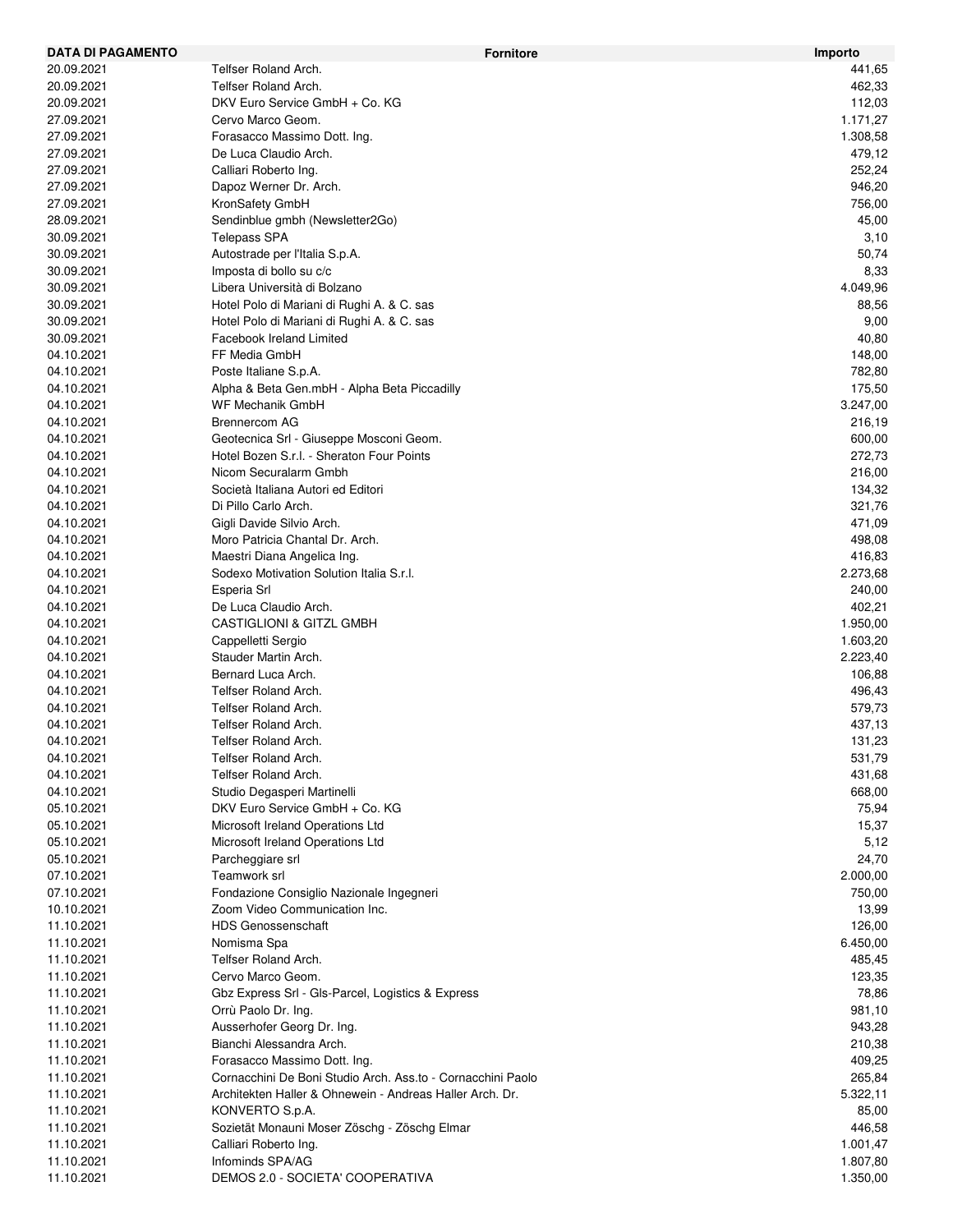| <b>DATA DI PAGAMENTO</b> | <b>Fornitore</b>                                                              | Importo   |
|--------------------------|-------------------------------------------------------------------------------|-----------|
| 11.10.2021               | MATTIVI CHRISTIAN - DR.CHRISTIAN MATTIVI (SPECIALISTA IN MEDICINA DEL LAVORO) | 752,40    |
| 11.10.2021               | DRISMA SERVICES di Simone Calza'                                              | 600,00    |
| 12.10.2021               | Zoom Video Communication Inc.                                                 | 74,00     |
| 13.10.2021               | Mediamarket S. p. A. - Mediaworld                                             | 204,98    |
| 14.10.2021               | ADOBE SYSTEMS SOFTWARE IRELAND LTD                                            | 269,99    |
| 18.10.2021               | NOI Spa                                                                       | 13.600,00 |
| 18.10.2021               | <b>HDS Genossenschaft</b>                                                     | 254,00    |
| 18.10.2021               | Palla Gabriela                                                                | 1.808,02  |
| 18.10.2021               | Paternoster Claudio Arch.                                                     | 2.832,54  |
|                          |                                                                               |           |
| 18.10.2021               | Di Pillo Carlo Arch.                                                          | 253,70    |
| 18.10.2021               | Brunner Irmgard Dr. Arch.                                                     | 3.286,73  |
| 18.10.2021               | Bianchi Alessandra Arch.                                                      | 261,00    |
| 18.10.2021               | Brivio Maria Luisa Ing.                                                       | 266,90    |
| 18.10.2021               | De Luca Claudio Arch.                                                         | 515,85    |
| 18.10.2021               | Graiff Marco Ing.                                                             | 2.422,68  |
| 18.10.2021               | Cornelio Sarah Arch.                                                          | 106,88    |
| 18.10.2021               | Dapoz Werner Dr. Arch.                                                        | 756,00    |
| 18.10.2021               | <b>BRAINDOCK S.R.L.</b>                                                       | 2.500,00  |
| 18.10.2021               | Giuntini Mirko Ing.                                                           | 166,40    |
| 18.10.2021               | KLIMAKTIV GEMEINNUETZIGE GMBH                                                 | 1.800,00  |
| 18.10.2021               | Libera Università di Bolzano                                                  | 6.000,00  |
| 19.10.2021               | Dr. Peer Peter                                                                | 3.899,49  |
| 20.10.2021               | DKV Euro Service GmbH + Co. KG                                                | 345,19    |
| 21.10.2021               | Axel Springer SE                                                              | 9,99      |
| 22.10.2021               | UNI - Ente Nazionale Italiano di Unificazione                                 | 550,00    |
| 22.10.2021               | Energia 4.0 srl                                                               | 139,00    |
| 22.10.2021               | <b>VELOVENDO GMBH</b>                                                         | 125,04    |
| 25.10.2021               | Demetz Gerold Geom.                                                           | 472,40    |
| 25.10.2021               | Mair Michael Per.Ind.                                                         | 470,69    |
| 25.10.2021               | F.IIi Santini srl                                                             | 57,50     |
| 25.10.2021               | Cervo Marco Geom.                                                             | 1.608,00  |
|                          |                                                                               |           |
| 25.10.2021               | Bergmeister s.r.l. - Arch. Prandini Nadia                                     | 2.204,15  |
| 25.10.2021               | Cavallo Studio di Architettura - Cavallo Gianpiero Arch.                      | 805,08    |
| 25.10.2021               | Gigli Davide Silvio Arch.                                                     | 584,99    |
| 25.10.2021               | Forasacco Massimo Dott. Ing.                                                  | 428,88    |
| 25.10.2021               | Moro Patricia Chantal Dr. Arch.                                               | 427,34    |
| 25.10.2021               | Maestri Diana Angelica Ing.                                                   | 912,57    |
| 25.10.2021               | De Luca Claudio Arch.                                                         | 1.543,62  |
| 25.10.2021               | Sozietät Monauni Moser Zöschg - Zöschg Elmar                                  | 1.449,73  |
| 25.10.2021               | Cornelio Sarah Arch.                                                          | 456,31    |
| 25.10.2021               | Calliari Roberto Ing.                                                         | 336,35    |
| 25.10.2021               | LOGICAL SOFT S.R.L.                                                           | 2.082,00  |
| 25.10.2021               | Giuma produzioni srl                                                          | 950,00    |
| 25.10.2021               | Abaco Architetti Associati - Bellini Marco Arch.                              | 106,88    |
| 25.10.2021               | Telfser Roland Arch.                                                          | 555,11    |
| 25.10.2021               | Telfser Roland Arch.                                                          | 459,58    |
| 25.10.2021               | Amazon Business EU S.A.R.L.                                                   | 16,23     |
| 25.10.2021               | Amazon Business EU S.A.R.L.                                                   | 16,23     |
| 26.10.2021               | The VBA Guys di Lanaro Alex                                                   | 1.400,00  |
| 26.10.2021               | FF Media GmbH                                                                 | 35,58     |
| 27.10.2021               | Raisa Valentina Arch.                                                         | 427,52    |
| 29.10.2021               | DigitalPA S.r.l.                                                              | 400,00    |
| 29.10.2021               | Desdinova di Daniele Ferla                                                    | 27,87     |
| 29.10.2021               | Desdinova di Daniele Ferla                                                    | 6,13      |
| 30.10.2021               | <b>Facebook Ireland Limited</b>                                               | 83,93     |
| 02.11.2021               | <b>Telepass SPA</b>                                                           | 6,20      |
| 02.11.2021               | Autostrade per l'Italia S.p.A.                                                | 383,62    |
|                          |                                                                               |           |
| 02.11.2021               | Arrotondamenti passivi                                                        | 0,02      |
| 02.11.2021               | Telfser Roland Arch.                                                          | 566,46    |
| 02.11.2021               | Telfser Roland Arch.                                                          | 553,41    |
| 02.11.2021               | ClimatePartner GmbH                                                           | 100,51    |
| 02.11.2021               | Athesia Druck GmbH                                                            | 1.900,00  |
| 02.11.2021               | Poste Italiane S.p.A.                                                         | 788,77    |
| 02.11.2021               | WF Mechanik GmbH                                                              | 1.595,00  |
| 02.11.2021               | Brennercom AG                                                                 | 234,72    |
| 02.11.2021               | Zeppelin Group GmbH                                                           | 150,00    |
| 02.11.2021               | Vodafone Italia Spa                                                           | 192,88    |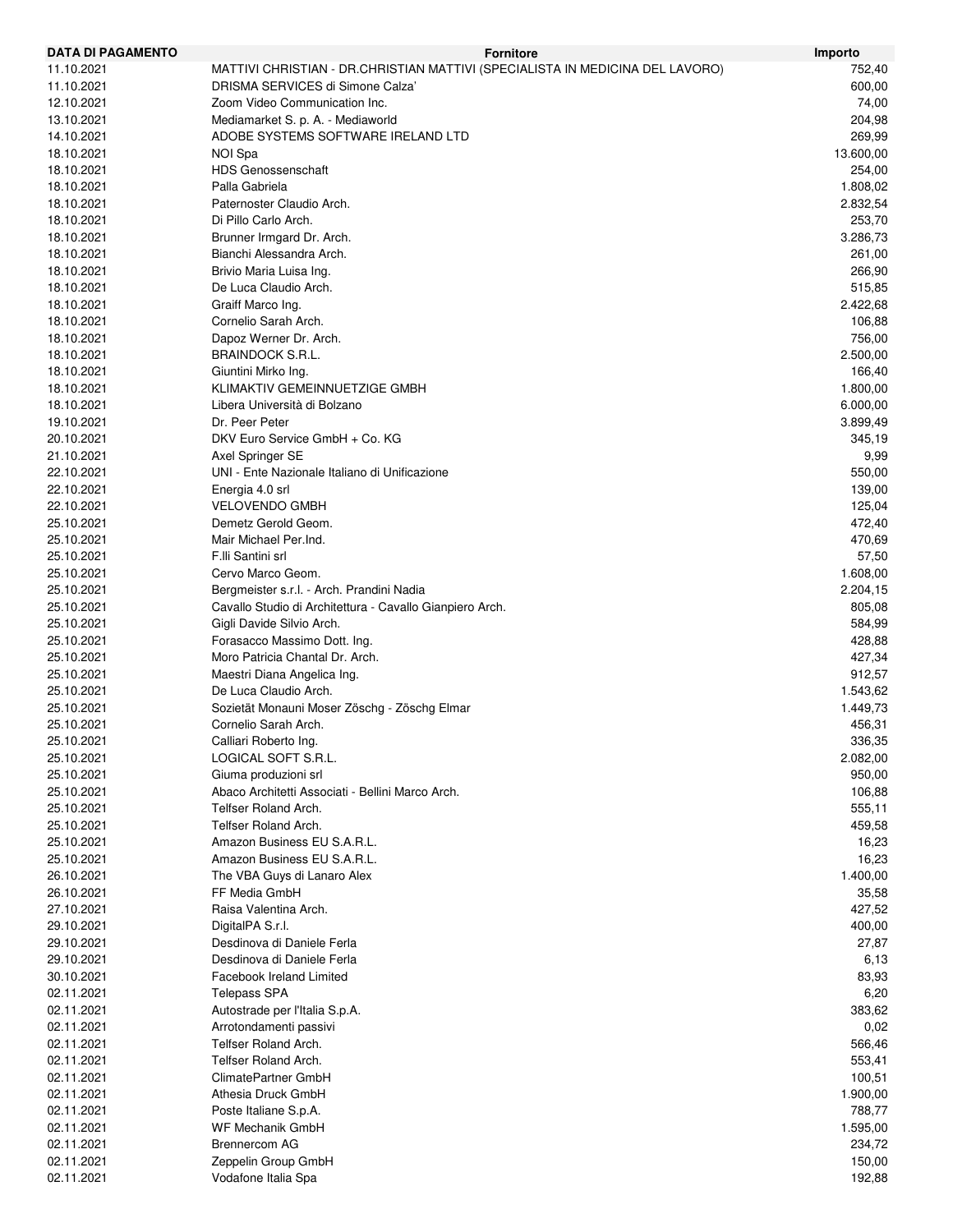| <b>DATA DI PAGAMENTO</b> | <b>Fornitore</b>                                                          | Importo   |
|--------------------------|---------------------------------------------------------------------------|-----------|
| 02.11.2021               | Cervo Marco Geom.                                                         | 324,30    |
| 02.11.2021               | IMAGINK SAS DI ANDREA CAPPELLO E C.                                       | 114,00    |
| 02.11.2021               | Progetto e Ambiente di Cavallazzi Matteo Ing. - Cavallazzi Matteo         | 261,08    |
| 02.11.2021               | Cavallo Studio di Architettura - Cavallo Gianpiero Arch.                  | 341,18    |
| 02.11.2021               | Ganz Stefania Arch.                                                       | 260,79    |
| 02.11.2021               | Gigli Davide Silvio Arch.                                                 | 461,03    |
| 02.11.2021               | Forasacco Massimo Dott. Ing.                                              | 465,62    |
| 02.11.2021               | TEAMBLAU GMBH SRL                                                         | 1.360,00  |
|                          |                                                                           |           |
| 02.11.2021               | Dip.A. sas di Zorzi Bruno & C. - Zorzi Bruno                              | 611,58    |
| 02.11.2021               | Calliari Roberto Ing.                                                     | 469,20    |
| 02.11.2021               | Cappelletti Sergio                                                        | 1.710,08  |
| 02.11.2021               | Vassanelli Cristiano                                                      | 605,00    |
| 02.11.2021               | NOI Spa                                                                   | 510,00    |
| 02.11.2021               | Bianconi Errica Ing.                                                      | 988,00    |
| 02.11.2021               | NEW CO.RIS.EN SOCIETA' A RESPONSABILITA' LIMITATA SEMPLIFICA - Forti Nico | 400,00    |
| 02.11.2021               | Nexi C/C 0133690                                                          | 3,14      |
| 03.11.2021               | Amazon Business EU S.A.R.L.                                               | 72,48     |
| 04.11.2021               | Athesia Druck GmbH                                                        | 940,00    |
| 04.11.2021               | IMAGINK SAS DI ANDREA CAPPELLO E C.                                       | 125,00    |
| 04.11.2021               | Paternoster Claudio Arch.                                                 | 3.594,12  |
| 04.11.2021               | Stuffer Oscar Ing.                                                        | 855,04    |
|                          | Brunner Irmgard Dr. Arch.                                                 | 1.873,65  |
| 04.11.2021               |                                                                           |           |
| 04.11.2021               | Studio Legale Associato Pojer Zocchi Bruscia                              | 53,44     |
| 04.11.2021               | Ciaccia Simonetta Arch.                                                   | 316,10    |
| 04.11.2021               | Sodexo Motivation Solution Italia S.r.l.                                  | 4.128,32  |
| 04.11.2021               | KONVERTO S.p.A.                                                           | 35,00     |
| 04.11.2021               | Andreolli Luca Geom.                                                      | 1.031,27  |
| 04.11.2021               | Dapoz Werner Dr. Arch.                                                    | 1.431,34  |
| 04.11.2021               | <b>TINCX GMBH</b>                                                         | 4.317,60  |
| 04.11.2021               | Società iniziative editoriali Spa - L'Adige                               | 192,21    |
| 04.11.2021               | NEW CO.RIS.EN SOCIETA' A RESPONSABILITA' LIMITATA SEMPLIFICA - Forti Nico | 320,00    |
| 04.11.2021               | Marandola, dott Giuseppe                                                  | 214,20    |
| 04.11.2021               | DKV Euro Service GmbH + Co. KG                                            | 393,90    |
| 04.11.2021               | <b>GOOGLE IRELAND LTD</b>                                                 | 205,58    |
| 04.11.2021               | Nexi C/C 0133690                                                          | 9,92      |
|                          | Nicom Securalarm Gmbh                                                     |           |
| 05.11.2021               |                                                                           | 216,00    |
| 05.11.2021               | Fondazione Consiglio Nazionale Ingegneri                                  | 750,00    |
| 12.11.2021               | Zoom Video Communication Inc.                                             | 13,99     |
| 12.11.2021               | Zoom Video Communication Inc.                                             | 74,00     |
| 12.11.2021               | Arrotondamenti passivi                                                    | 0,88      |
| 12.11.2021               | Aruba Spa                                                                 | 3,99      |
| 15.11.2021               | Silbernagl Gmbh                                                           | 156,64    |
| 15.11.2021               | Landesverband der FF Südtirol                                             | 272,00    |
| 15.11.2021               | Stecher Martin Arch.                                                      | 4.093,29  |
| 15.11.2021               | Geotecnica Srl - Giuseppe Mosconi Geom.                                   | 570,00    |
| 15.11.2021               | Gbz Express Srl - Gls-Parcel, Logistics & Express                         | 70,78     |
| 15.11.2021               | Paternoster Claudio Arch.                                                 | 252,71    |
| 15.11.2021               | Bianchi Alessandra Arch.                                                  | 210,38    |
|                          |                                                                           |           |
| 15.11.2021               | Ganz Stefania Arch.                                                       | 643,97    |
| 15.11.2021               | Scaratti Angelo Geom.                                                     | 267,42    |
| 15.11.2021               | TEAMBLAU GMBH SRL                                                         | 2.550,00  |
| 15.11.2021               | Cornelio Sarah Arch.                                                      | 920,14    |
| 15.11.2021               | Calliari Roberto Ing.                                                     | 691,08    |
| 15.11.2021               | Andreolli Luca Geom.                                                      | 2.139,37  |
| 15.11.2021               | Infominds SPA/AG                                                          | 50,00     |
| 15.11.2021               | EXRG srl - Nilan / EXRG                                                   | 3.068,15  |
| 15.11.2021               | <b>TINCX GMBH</b>                                                         | 11.095,98 |
| 15.11.2021               | Didanet srl                                                               | 400,00    |
| 16.11.2021               | RENAEL - Rete Nazionale delle Agenzie Energetiche Locali                  | 3.000,00  |
| 17.11.2021               | Axel Springer SE                                                          | 9,99      |
| 19.11.2021               | Amazon Business EU S.A.R.L.                                               | 275,24    |
|                          | DKV Euro Service GmbH + Co. KG                                            |           |
| 22.11.2021               |                                                                           | 190,90    |
| 22.11.2021               | Sonnleiten KG des Florian Gamper & Co                                     | 2.900,00  |
| 22.11.2021               | Dario e Mion Architetti - Dario Carlo Arch.                               | 360,73    |
| 22.11.2021               | Ottaviani Giuseppe Dott. Arch.                                            | 257,94    |
| 22.11.2021               | Cervo Marco Geom.                                                         | 441,91    |
| 22.11.2021               | Barbato Giuseppe Ing.                                                     | 14.752,63 |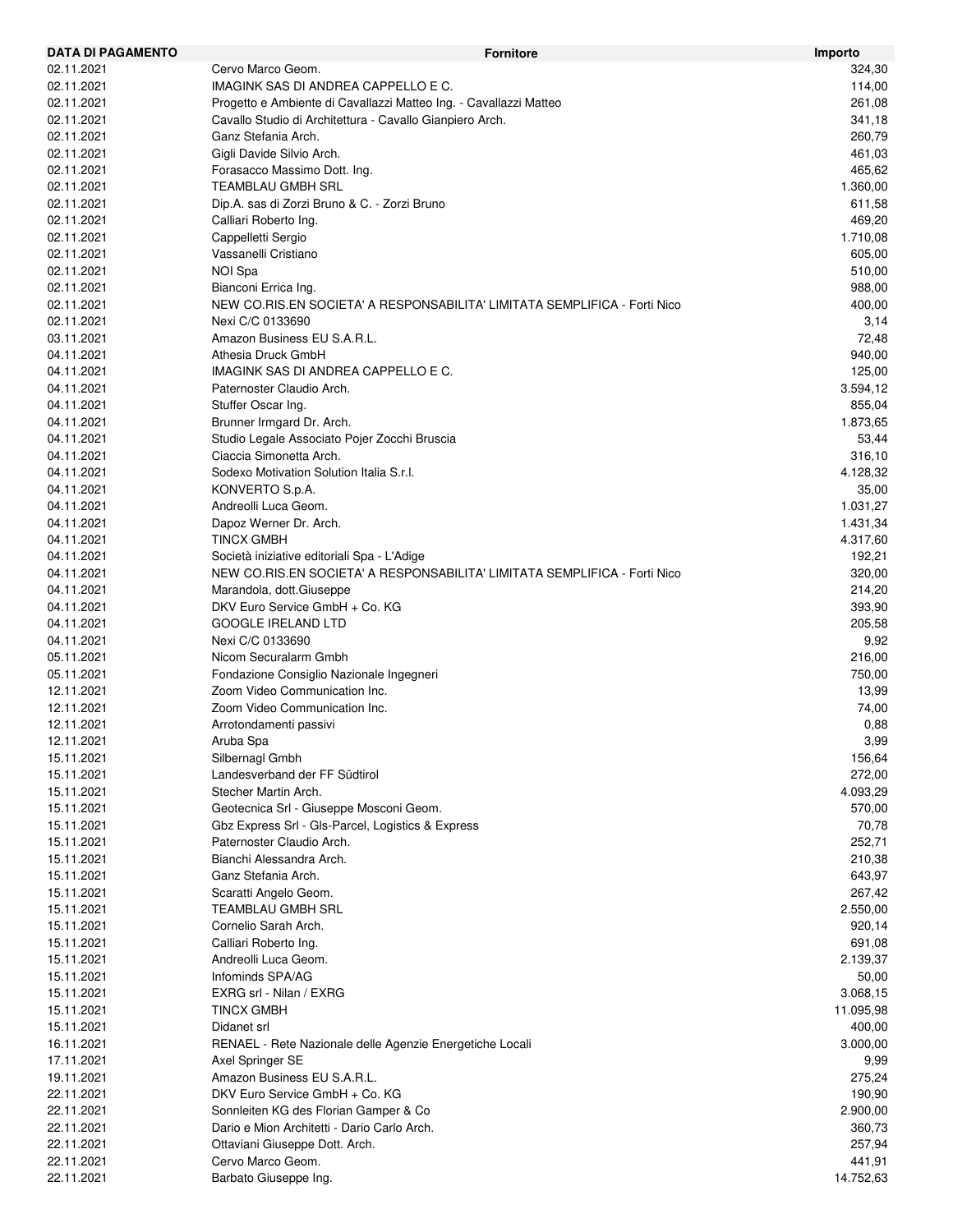| <b>DATA DI PAGAMENTO</b> |                                                   | <b>Fornitore</b> | Importo   |
|--------------------------|---------------------------------------------------|------------------|-----------|
| 22.11.2021               | Barbato Pietro Arch.                              |                  | 23.024,78 |
| 22.11.2021               | Gigli Davide Silvio Arch.                         |                  | 118,34    |
| 22.11.2021               | Forasacco Massimo Dott. Ing.                      |                  | 1.038,54  |
| 22.11.2021               | Bonotto Mauro Arch.                               |                  | 482,95    |
| 22.11.2021               | Califano Studio Tecnico - Califano Fabio          |                  | 1.772,62  |
| 22.11.2021               | Kaserer Andreas Stefan Geom.                      |                  | 4.170,94  |
| 22.11.2021               | Rappo Alexander Geom.                             |                  | 14.351,36 |
| 22.11.2021               | Rambelli Andrea Ing.                              |                  | 961,64    |
| 22.11.2021               | <b>TINCX GMBH</b>                                 |                  | 360,00    |
| 22.11.2021               | Calliari Roberto Ing.                             |                  | 589,13    |
| 23.11.2021               | Fondazione Consiglio Nazionale Ingegneri          |                  | 450,00    |
| 29.11.2021               | Poste Italiane S.p.A.                             |                  | 678,06    |
| 29.11.2021               | <b>HDS Genossenschaft</b>                         |                  | 256,00    |
| 29.11.2021               | Mair Michael Per.Ind.                             |                  | 439,11    |
| 29.11.2021               | Cervo Marco Geom.                                 |                  | 2.910,33  |
| 29.11.2021               | Cabini Giuseppe Arch.                             |                  | 604,74    |
| 29.11.2021               | Ausserhofer Georg Dr. Ing.                        |                  | 2.366,10  |
| 29.11.2021               | Bianchi Alessandra Arch.                          |                  | 420,54    |
| 29.11.2021               | Micheli Anita Arch.                               |                  | 1.944,45  |
| 29.11.2021               | Wörndle Barbara Dr. Arch.                         |                  | 4.085,94  |
| 29.11.2021               | Gigli Davide Silvio Arch.                         |                  | 587,41    |
| 29.11.2021               | Forasacco Massimo Dott. Ing.                      |                  | 409,25    |
| 29.11.2021               | Schiappelli Zeno Arch.                            |                  | 332,80    |
| 29.11.2021               | Califano Studio Tecnico - Califano Fabio          |                  | 2.182,64  |
| 29.11.2021               | LVH Bildungs und Service Genossenschaft           |                  | 1.330,00  |
| 29.11.2021               | Dr. Peer Peter                                    |                  | 7.526,49  |
| 29.11.2021               | Sozietät Monauni Moser Zöschg - Zöschg Elmar      |                  | 1.312,20  |
| 29.11.2021               | Cornelio Sarah Arch.                              |                  | 389,12    |
| 29.11.2021               | Calliari Roberto Ing.                             |                  | 769,26    |
| 29.11.2021               | <b>Folie Patrick</b>                              |                  | 861,14    |
| 29.11.2021               | Stauder Martin Arch.                              |                  | 479,12    |
| 29.11.2021               | NOI Spa                                           |                  | 13.778,00 |
| 29.11.2021               | Plankensteiner Michael Arch.                      |                  | 460,04    |
| 29.11.2021               | Fronius Italia Srl                                |                  | 300,00    |
| 29.11.2021               | Directa Media GmbH                                |                  | 210,00    |
| 29.11.2021               | Edenred Italia srl                                |                  | 2.266,88  |
| 29.11.2021               | Telfser Roland Arch.                              |                  | 429,12    |
| 29.11.2021               | Fondazione Consiglio Nazionale Ingegneri          |                  | 450,00    |
| 30.11.2021               | Autostrade per l'Italia S.p.A.                    |                  | 141,87    |
| 30.11.2021               | SEAB S.p.A.                                       |                  | 18,69     |
| 30.11.2021               | <b>Telepass SPA</b>                               |                  | 3,10      |
| 30.11.2021               | Facebook Ireland Limited                          |                  | 2,49      |
| 01.12.2021               | Relaxdays Gmbh                                    |                  | 72,95     |
| 01.12.2021               | Amazon Business EU S.A.R.L.                       |                  | 89,90     |
| 02.12.2021               | Erregame S.p.A.                                   |                  | 71,60     |
| 04.12.2021               | HOTEL SILLA DI N. LO VOI                          |                  | 245,44    |
| 04.12.2021               | HOTEL SILLA DI N. LO VOI                          |                  | 18,01     |
| 05.12.2021               | Energia 4.0 srl                                   |                  | 60,00     |
| 05.12.2021               | Amazon Business EU S.A.R.L.                       |                  | 16,39     |
| 05.12.2021               | Amazon Business EU S.A.R.L.                       |                  | 33,32     |
| 05.12.2021               | Amazon Business EU S.A.R.L.                       |                  | 33,32     |
| 05.12.2021               | Amazon Business EU S.A.R.L.                       |                  | 45,07     |
| 05.12.2021               | Amazon Business EU S.A.R.L.                       |                  | 33,32     |
| 05.12.2021               | Amazon Business EU S.A.R.L.                       |                  | 33,32     |
| 05.12.2021               | Shenzhenshi Liming Kejiyouxiangongsi              |                  | 26,11     |
| 05.12.2021               | Amazon Business EU S.A.R.L.                       |                  | 11,47     |
| 06.12.2021               | DKV Euro Service GmbH + Co. KG                    |                  | 90,37     |
| 06.12.2021               | Fiera Bolzano Spa                                 |                  | 1.410,00  |
| 06.12.2021               | Brennercom AG                                     |                  | 242,40    |
| 06.12.2021               | Gbz Express Srl - Gls-Parcel, Logistics & Express |                  | 46,56     |
| 06.12.2021               | Nicom Securalarm Gmbh                             |                  | 216,00    |
| 06.12.2021               | Ganz Stefania Arch.                               |                  | 279,18    |
| 06.12.2021               | Gigli Davide Silvio Arch.                         |                  | 137,93    |
| 06.12.2021               | Moro Patricia Chantal Dr. Arch.                   |                  | 424,52    |
| 06.12.2021               | Sodexo Motivation Solution Italia S.r.l.          |                  | 1.109,68  |
| 06.12.2021               | De Luca Claudio Arch.                             |                  | 564,90    |
| 06.12.2021               | Stagni Elena Ing.                                 |                  | 366,00    |
|                          |                                                   |                  |           |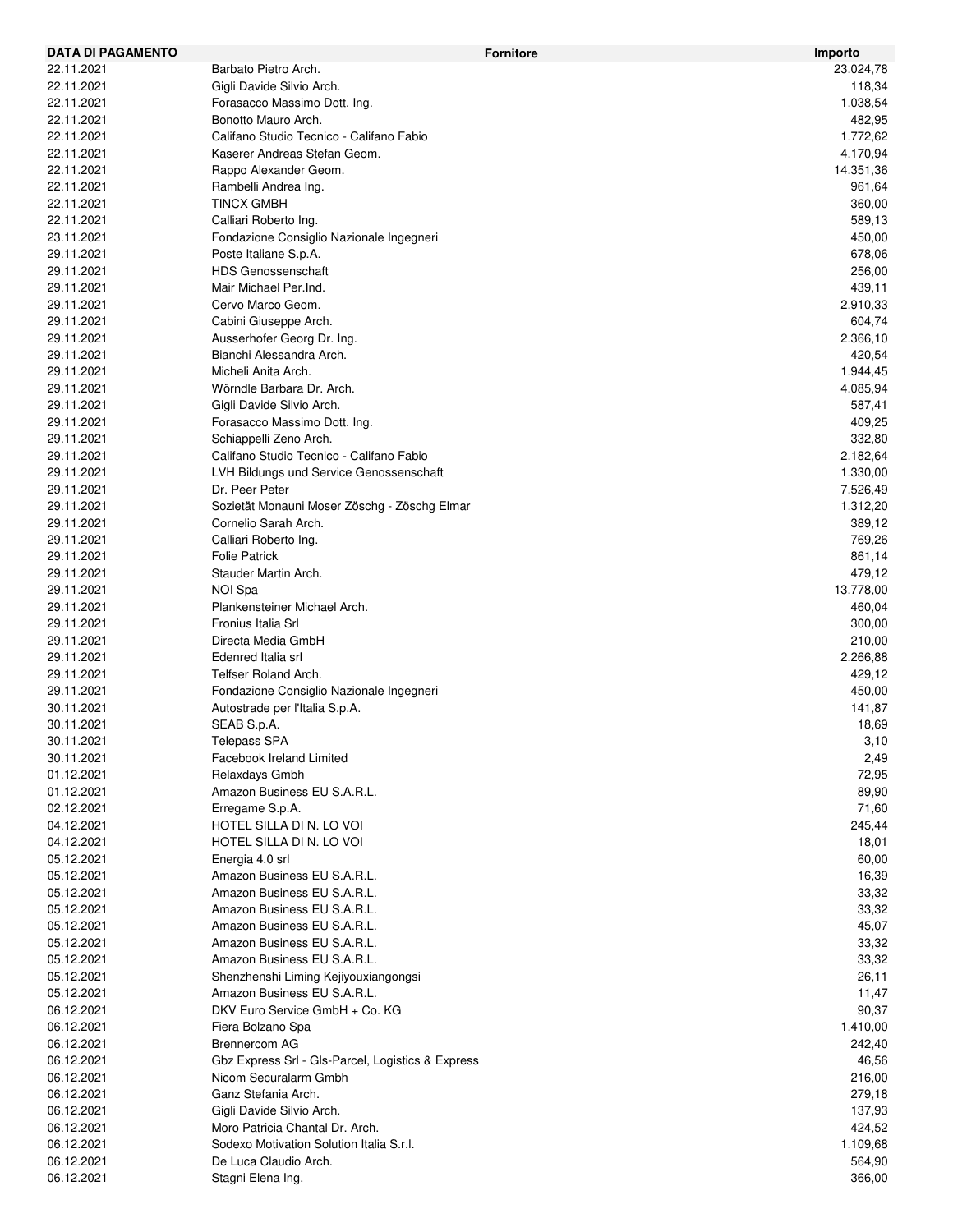| <b>DATA DI PAGAMENTO</b> | <b>Fornitore</b>                                                                                             | Importo          |
|--------------------------|--------------------------------------------------------------------------------------------------------------|------------------|
| 06.12.2021               | Cappelletti Sergio                                                                                           | 2.030,72         |
| 06.12.2021               | Dapoz Werner Dr. Arch.                                                                                       | 1.809,42         |
| 06.12.2021               | Stauder Martin Arch.                                                                                         | 446,97           |
| 06.12.2021               | TINKHAUSER GMBH                                                                                              | 99,60            |
| 06.12.2021               | Rambelli Andrea Ing.                                                                                         | 396,69           |
| 06.12.2021               | <b>Buratti Snc</b>                                                                                           | 249,60           |
| 06.12.2021               | Altea Software Srl                                                                                           | 366,00           |
| 06.12.2021               | Cordara Simone Arch.                                                                                         | 250,08           |
| 06.12.2021               | <b>Telfser Roland Arch.</b>                                                                                  | 517,86           |
| 07.12.2021               | <b>GOOGLE IRELAND LTD</b>                                                                                    | 85,75            |
| 09.12.2021               | Moneynet S.p.A.                                                                                              | 11.802,53        |
| 10.12.2021               | Zoom Video Communication Inc.                                                                                | 13,99            |
| 10.12.2021               | <b>Facebook Ireland Limited</b>                                                                              | 1,54             |
| 10.12.2021               | Alba Electric srl                                                                                            | 357,75           |
| 13.12.2021               | Schnarf Lukas Geom.                                                                                          | 3.713,02         |
| 13.12.2021               | Pichler Walter Ing.                                                                                          | 442,95           |
| 13.12.2021               | Media Alpi Pubblicità S.r.l.                                                                                 | 803,20           |
| 13.12.2021               | Cervo Marco Geom.                                                                                            | 1.050,35         |
| 13.12.2021               | Barbato Giuseppe Ing.                                                                                        | 2.985,09         |
| 13.12.2021               | Loeff System S.r.l.                                                                                          | 150,81           |
| 13.12.2021               | Friedl Raffeiner Grafik Studio des Friedrich Raffeiner                                                       | 2.520,00         |
| 13.12.2021               | ACS Data System AG/Spa                                                                                       | 250,00           |
| 13.12.2021               | Di Pillo Carlo Arch.                                                                                         | 253,70           |
| 13.12.2021               | Orrù Paolo Dr. Ing.                                                                                          | 2.596,88         |
| 13.12.2021               | Bergmeister s.r.l. - Arch. Prandini Nadia                                                                    | 2.135,69         |
| 13.12.2021               | Bianchi Alessandra Arch.                                                                                     | 210,38           |
| 13.12.2021               | Micheli Anita Arch.                                                                                          | 698,12           |
| 13.12.2021               | Wörndle Barbara Dr. Arch.                                                                                    | 1.996,90         |
| 13.12.2021               | Ganz Stefania Arch.                                                                                          | 531,84           |
| 13.12.2021               | Metánoia studio di Di Benedetto Stefania - Di Benedetto Stefania                                             | 236,75           |
| 13.12.2021               | Forasacco Massimo Dott. Ing.                                                                                 | 682,50           |
| 13.12.2021               | Vittori Lorenzo Ing.                                                                                         | 220,17           |
| 13.12.2021               | KONVERTO S.p.A.                                                                                              | 70,00            |
| 13.12.2021               | Sintec Associati Sinergie Tecniche - di Ing. Beltrami Emanuele e Ing. Zanetti Ilario<br>Vassanelli Cristiano | 684,03           |
| 13.12.2021<br>13.12.2021 | Baulos Architekten Wiedemair & Frena - Dr. Arch. Claudia Wiedemair; Dr. Arch. Harald Frena                   | 427,52<br>861,41 |
| 13.12.2021               | <b>NOI Spa</b>                                                                                               | 13.778,00        |
| 13.12.2021               | Eccher Stefano - Eccher Stefano (design)                                                                     | 1.835,00         |
| 13.12.2021               | <b>TECNOACADEMY SRL</b>                                                                                      | 2.550,00         |
| 13.12.2021               | Bernard Luca Arch.                                                                                           | 106,88           |
| 13.12.2021               | Edi House sas                                                                                                | 850,00           |
| 13.12.2021               | All Tyres Service Srl                                                                                        | 135,24           |
| 13.12.2021               | Telfser Roland Arch.                                                                                         | 440,89           |
| 13.12.2021               | Zoom Video Communication Inc.                                                                                | 74,00            |
| 15.12.2021               | Axel Springer SE                                                                                             | 9,99             |
| 20.12.2021               | DKV Euro Service GmbH + Co. KG                                                                               | 466,26           |
| 20.12.2021               | Neuer Suedtiroler Wirtschaftsverlag GmbH                                                                     | 164,00           |
| 20.12.2021               | Athesia Druck GmbH                                                                                           | 369,90           |
| 20.12.2021               | <b>HDS Genossenschaft</b>                                                                                    | 128,00           |
| 20.12.2021               | Vodafone Italia Spa                                                                                          | 192,88           |
| 20.12.2021               | Cervo Marco Geom.                                                                                            | 441,91           |
| 20.12.2021               | Paternoster Claudio Arch.                                                                                    | 2.985,12         |
| 20.12.2021               | Gigli Davide Silvio Arch.                                                                                    | 141,13           |
| 20.12.2021               | Moro Patricia Chantal Dr. Arch.                                                                              | 469,64           |
| 20.12.2021               | Calliari Roberto Ing.                                                                                        | 984,58           |
| 20.12.2021               | Dapoz Werner Dr. Arch.                                                                                       | 558,04           |
| 20.12.2021               | Stauder Martin Arch.                                                                                         | 469,08           |
| 20.12.2021               | Habitech Distretto Tecnologico Trentino Società consortile a r.l.                                            | 1.116,00         |
| 20.12.2021               | Schwarz Margareta                                                                                            | 312,00           |
| 20.12.2021               | ACCADEMIA EUROPEA soc. coop.                                                                                 | 280,60           |
| 20.12.2021               | Andreolli Luca Geom.                                                                                         | 2.859,14         |
| 20.12.2021               | Telfser Roland Arch.                                                                                         | 463,64           |
| 20.12.2021               | Fiera Bolzano Spa                                                                                            | 1.082,00         |
| 20.12.2021               | HOTEL STELVIO di Longa Alberto & C. sas                                                                      | 51,50            |
| 21.12.2021               | Muscarella Rosalia Ing.                                                                                      | 300,00           |
| 21.12.2021               | Pavan Alberto                                                                                                | 300,00           |
| 21.12.2021               | Fondazione Consiglio Nazionale Ingegneri                                                                     | 750,00           |